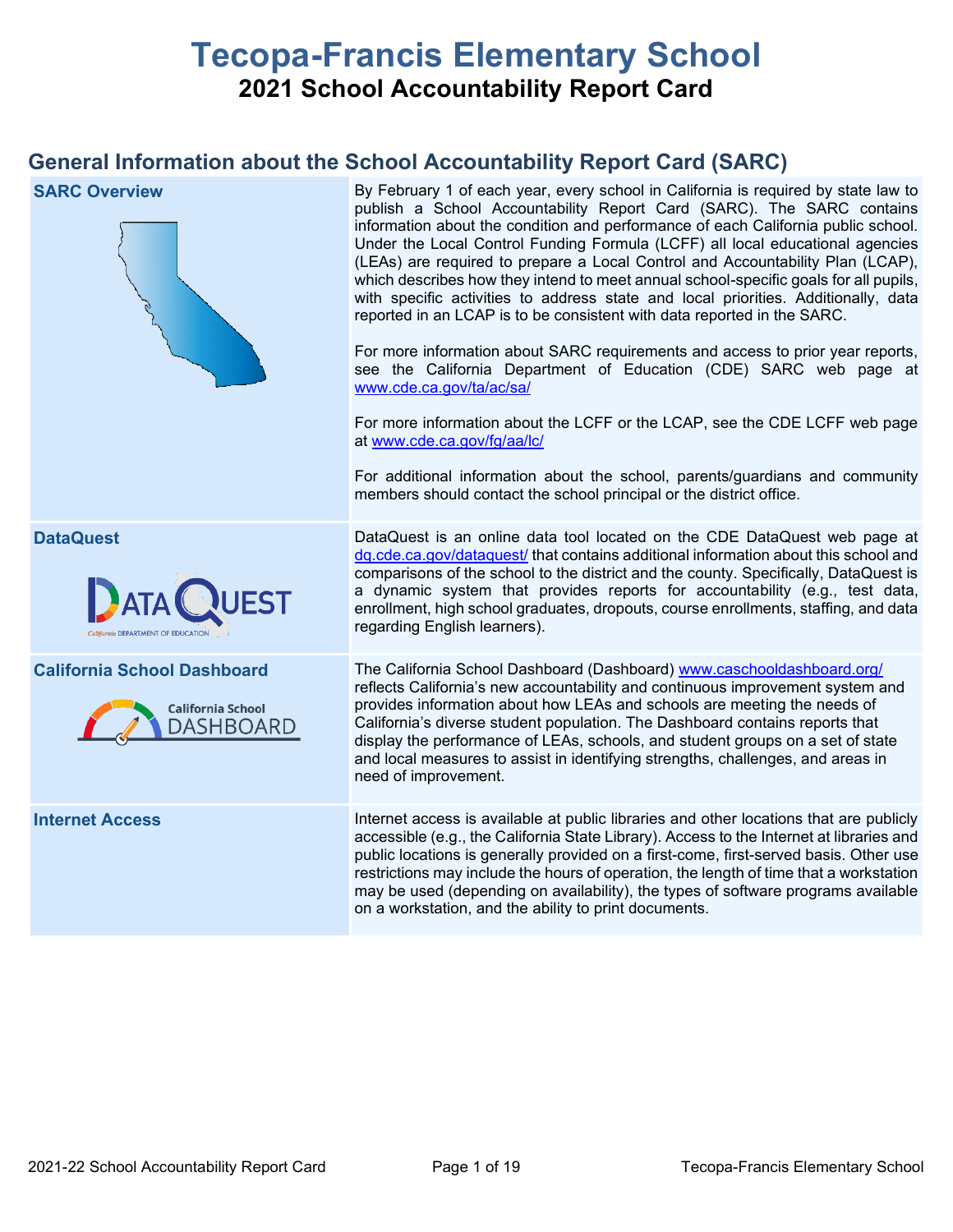#### **2021-22 School Contact Information**

| <u> Eve i ee School Schwact hilchmatich</u>        |                                         |
|----------------------------------------------------|-----------------------------------------|
| <b>School Name</b>                                 | <b>Tecopa-Francis Elementary School</b> |
| <b>Street</b>                                      | Old Spanish Trail Hwy.                  |
| City, State, Zip                                   | Tecopa, CA 92339                        |
| <b>Phone Number</b>                                | (760) 852-4530                          |
| <b>Principal</b>                                   | Craig Hill                              |
| <b>Email Address</b>                               | chill@deathvalleyschools.org            |
| <b>School Website</b>                              |                                         |
| County-District-School (CDS) Code 14-63271-6008759 |                                         |

| 2021-22 District Contact Information |                                      |  |  |  |  |
|--------------------------------------|--------------------------------------|--|--|--|--|
| <b>District Name</b>                 | Death Valley Unified School District |  |  |  |  |
| <b>Phone Number</b>                  | (760) 852-4303                       |  |  |  |  |
| Superintendent                       | Mr. Jim Copeland                     |  |  |  |  |
| <b>Email Address</b>                 | jcopeland@deathvalleyschools.org     |  |  |  |  |
| <b>District Website Address</b>      | deathvalleyschools.org               |  |  |  |  |

#### **2021-22 School Overview**

At the present time, Tecopa Francis stands dormant with south district students being assigned to Shoshone Elementary School. Plans for future educational activity at Tecopa Francis Elementary will be made public via the District website and/or at a posted meeting of the Board of Trustees.

### **About this School**



**Student Group Percent of Total Enrollment**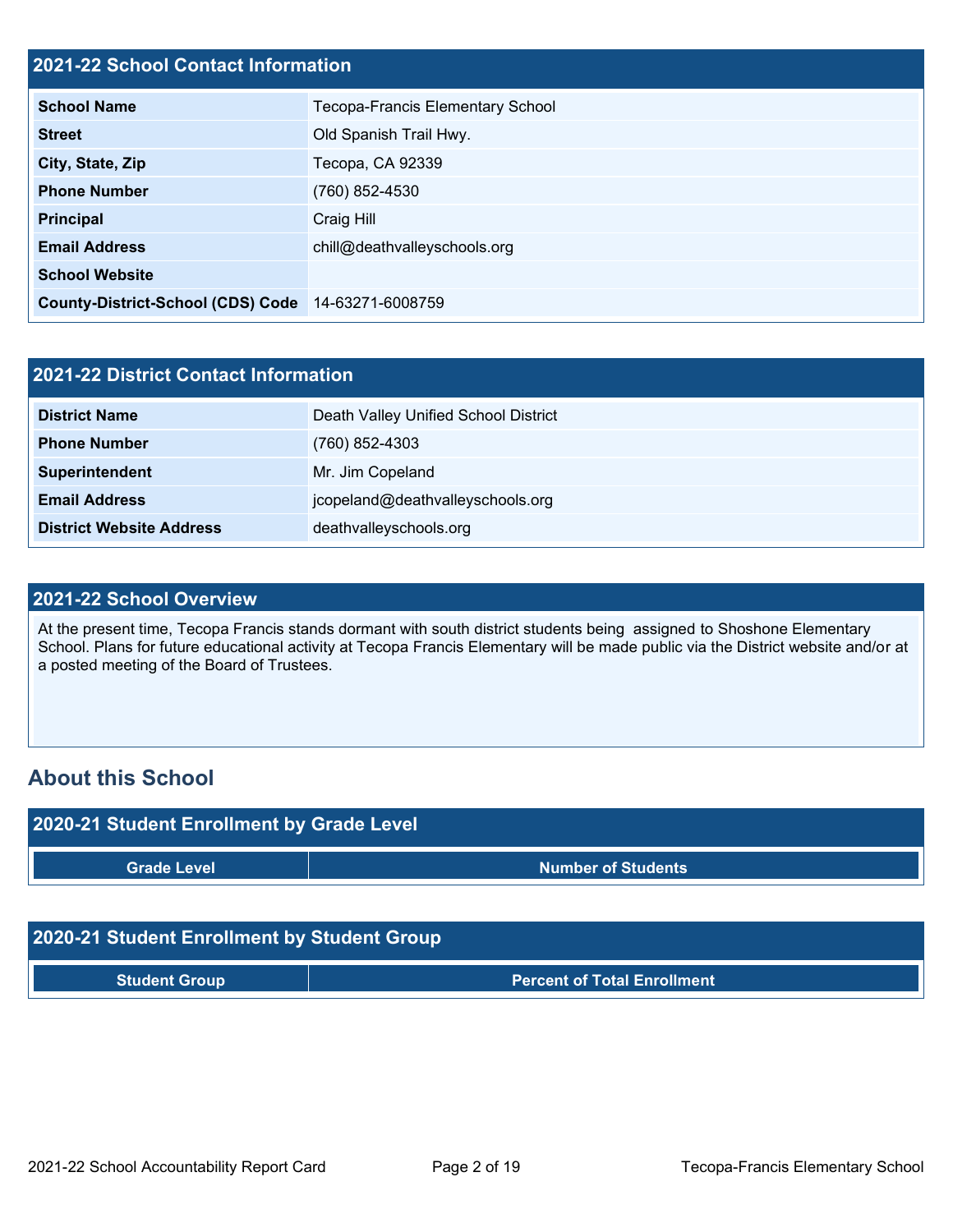### **A. Conditions of Learning State Priority: Basic**

The SARC provides the following information relevant to the State priority: Basic (Priority 1):

- Degree to which teachers are appropriately assigned and fully credentialed in the subject area and for the pupils they are teaching;
	- Pupils have access to standards-aligned instructional materials; and
- School facilities are maintained in good repair

Note: For more information refer to the Updated Teacher Equity Definitions web page at<https://www.cde.ca.gov/pd/ee/teacherequitydefinitions.asp>

#### **2019-20 Teacher Preparation and Placement**

| <b>Authorization/Assignment</b>                                                                 | 2019-20 |
|-------------------------------------------------------------------------------------------------|---------|
| Fully (Preliminary or Clear) Credentialed for Subject and Student Placement (properly assigned) |         |
| Intern Credential Holders Properly Assigned                                                     |         |
| Teachers Without Credentials and Misassignments ("ineffective" under ESSA)                      |         |
| Credentialed Teachers Assigned Out-of-Field ("out-of-field" under ESSA)                         |         |
| <b>Unknown</b>                                                                                  |         |
| <b>Total Teaching Positions</b>                                                                 |         |
|                                                                                                 |         |

Note: The data in this table is based on Full Time Equivalent (FTE) status. One FTE equals one staff member working full time; one FTE could also represent two staff members who each work 50 percent of full time. Additionally, an assignment is defined as a position that an educator is assigned to based on setting, subject, and grade level. An authorization is defined as the services that an educator is authorized to provide to students.

### **2019-20 Teachers Without Credentials and Misassignments (considered "ineffective" under ESSA)**

| <b>Authorization/Assignment</b>                              | 2019-20 |
|--------------------------------------------------------------|---------|
| <b>Permits and Waivers</b>                                   |         |
| <b>Misassignments</b>                                        |         |
| <b>Vacant Positions</b>                                      |         |
| <b>Total Teachers Without Credentials and Misassignments</b> |         |

### **2019-20 Credentialed Teachers Assigned Out-of-Field (considered "out-of-field" under ESSA)**

| <b>Indicator</b>                                       | 2019-20 |
|--------------------------------------------------------|---------|
| Credentialed Teachers Authorized on a Permit or Waiver |         |
| <b>Local Assignment Options</b>                        |         |
| <b>Total Out-of-Field Teachers</b>                     |         |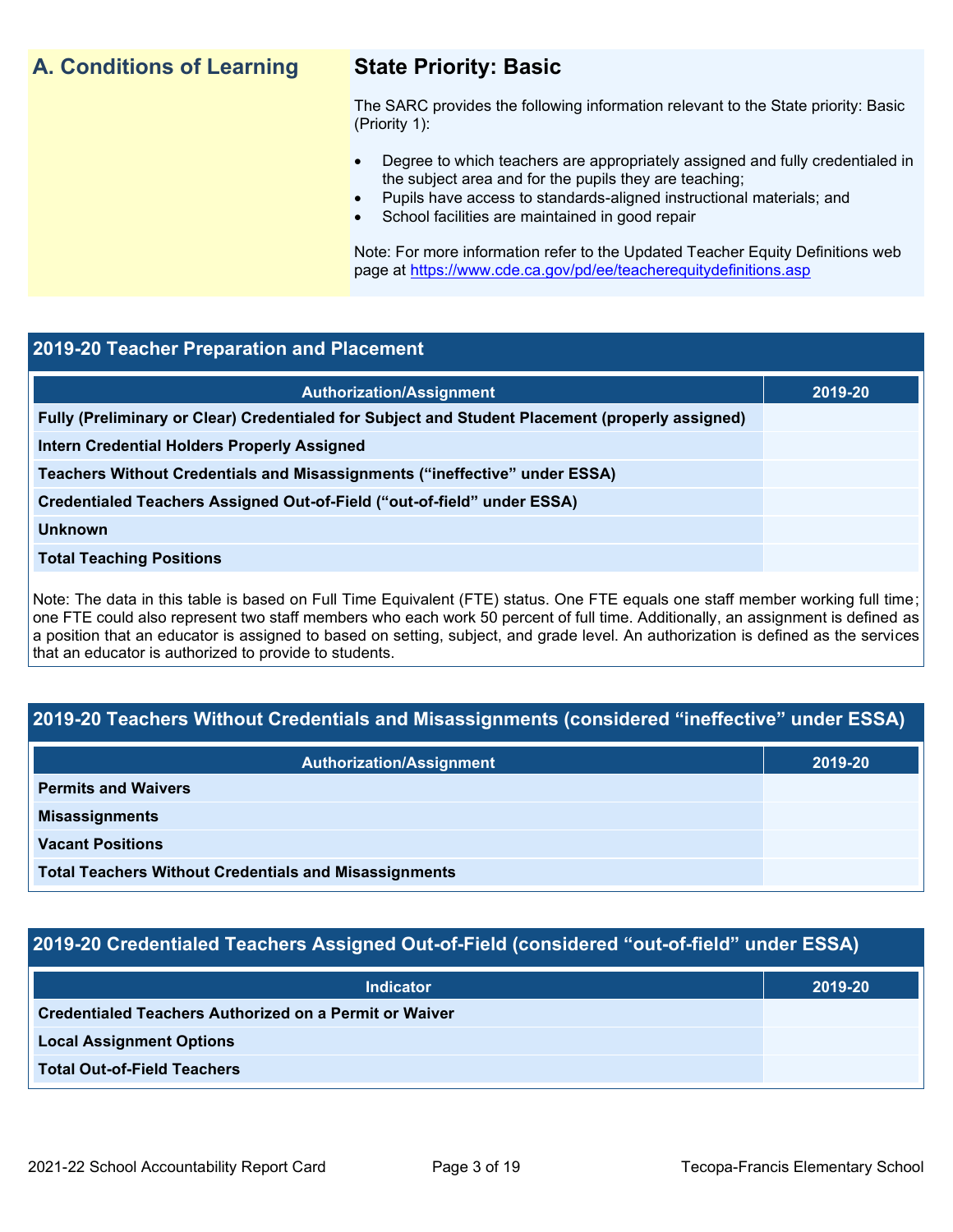#### **2019-20 Class Assignments**

| <b>Indicator</b>                                                                                                                                    | 2019-20 |
|-----------------------------------------------------------------------------------------------------------------------------------------------------|---------|
| <b>Misassignments for English Learners</b><br>(a percentage of all the classes with English learners taught by teachers that are misassigned)       |         |
| No credential, permit or authorization to teach<br>(a percentage of all the classes taught by teachers with no record of an authorization to teach) |         |

#### **2021-22 Quality, Currency, Availability of Textbooks and Other Instructional Materials**

Death Valley Unified held a public hearing on September 14, 2020, and determined that each school within the district had sufficient and good quality textbooks, instructional materials, or science lab equipment pursuant to the settlement of Williams VS. the State of California. All students, including English learners, are given their own individual standards-aligned textbooks or instructional materials, or both, in core subjects for use in the classroom and to take home. Textbooks and supplementary materials are adopted according to a cycle developed by the California Department of Education, making the textbooks used in the school the most current available. Materials approved for use by the State are reviewed by all teachers and a recommendation is made to the School Board by a selection committee composed of teachers and administrators. All recommended materials are available for parent examination at the district office prior to adoption'. The table displays information collected in 2016 about the quality, currency, and availability of the standards-aligned textbooks and other instructional materials used at the school..

#### **Year and month in which the data were collected September 14, 2020**

| <b>Subject</b>                                         | Textbooks and Other Instructional Materials/year of<br><b>Adoption</b> | <b>From</b><br><b>Most</b><br><b>Recent</b><br><b>Adoption</b><br>? | <b>Percent</b><br><b>Students</b><br><b>Lacking Own</b><br><b>Assigned</b><br><b>Copy</b> |
|--------------------------------------------------------|------------------------------------------------------------------------|---------------------------------------------------------------------|-------------------------------------------------------------------------------------------|
| <b>Reading/Language Arts</b>                           | 2015: Houghton Mifflin Discoveries                                     | Yes                                                                 | $0\%$                                                                                     |
| <b>Mathematics</b>                                     | 2015: Houghton-Mifflin Go Math1                                        | Yes                                                                 | $0\%$                                                                                     |
| <b>Science</b>                                         |                                                                        |                                                                     |                                                                                           |
| <b>History-Social Science</b>                          |                                                                        |                                                                     |                                                                                           |
| <b>Foreign Language</b>                                |                                                                        |                                                                     |                                                                                           |
| <b>Health</b>                                          |                                                                        |                                                                     |                                                                                           |
| <b>Visual and Performing Arts</b>                      |                                                                        |                                                                     |                                                                                           |
| <b>Science Laboratory Equipment</b><br>$(grades 9-12)$ |                                                                        |                                                                     |                                                                                           |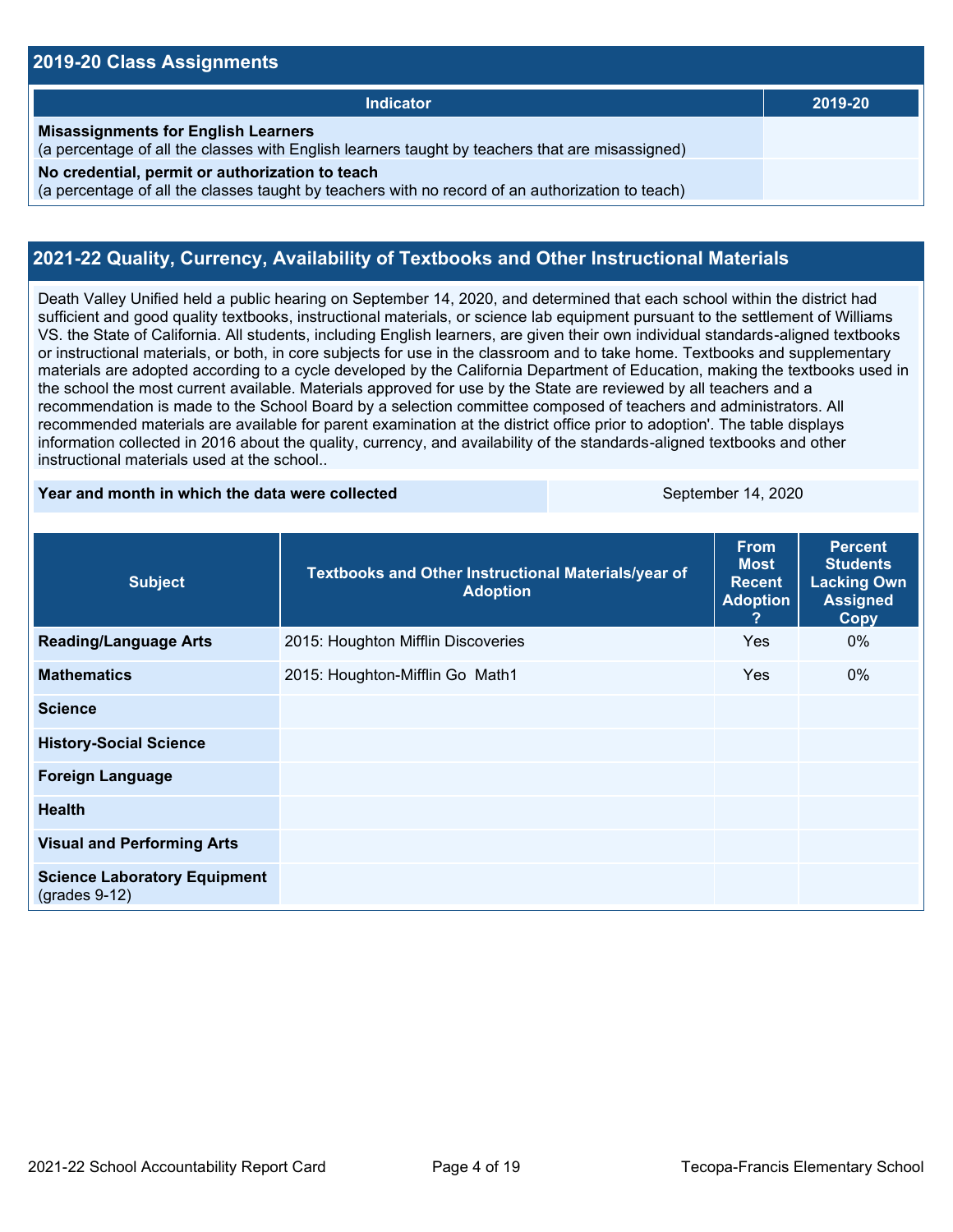#### **School Facility Conditions and Planned Improvements**

Tecopa-Francis Elementary was originally constructed in 1963 and is comprised of 3 classrooms a multipurpose room/cafeteria, and a large playground.

Cleaning Process: The principal works with the custodian to ensure that the school is kept clean and safe. Maintenance and Repair: District maintenance staff ensures that the repairs necessary to keep the school in good repair and work orders are completed in a timely manner.

Deferred Maintenance Budget The district participates in the State School Deferred Maintenance Program, which provides matching funds on a dollar-for-dollar basis, to assist school districts with expenditures for major repair or replacement of existing school building components.

Typically this includes roofing, plumbing, heating, electrical systems, interior or exterior painting, and floor systems.

#### **Year and month of the most recent FIT report** February 18, 2020

| <b>System Inspected</b>                                                | <b>Rate</b><br>Good       | Rate<br>Fair | Rate<br>Poor | <b>Repair Needed and Action Taken or Planned</b>                                           |
|------------------------------------------------------------------------|---------------------------|--------------|--------------|--------------------------------------------------------------------------------------------|
| <b>Systems:</b><br>Gas Leaks, Mechanical/HVAC, Sewer                   | X                         |              |              |                                                                                            |
| Interior:<br>Interior Surfaces                                         | X                         |              |              |                                                                                            |
| <b>Cleanliness:</b><br>Overall Cleanliness, Pest/Vermin Infestation    |                           | X            |              |                                                                                            |
| <b>Electrical</b>                                                      | X                         |              |              |                                                                                            |
| <b>Restrooms/Fountains:</b><br>Restrooms, Sinks/ Fountains             |                           |              | X            | potable water system has been mothballed<br>pending reopening of the Tecopa Francis campus |
| Safety:<br>Fire Safety, Hazardous Materials                            | $\boldsymbol{\mathsf{X}}$ |              |              |                                                                                            |
| Structural:<br>Structural Damage, Roofs                                | $\times$                  |              |              |                                                                                            |
| External:<br>Playground/School Grounds, Windows/<br>Doors/Gates/Fences |                           | X            |              |                                                                                            |

| <b>Overall Facility Rate</b> |      |       |      |
|------------------------------|------|-------|------|
| <b>Exemplary</b>             | Good | Fair. | Poor |
|                              |      | ∧     |      |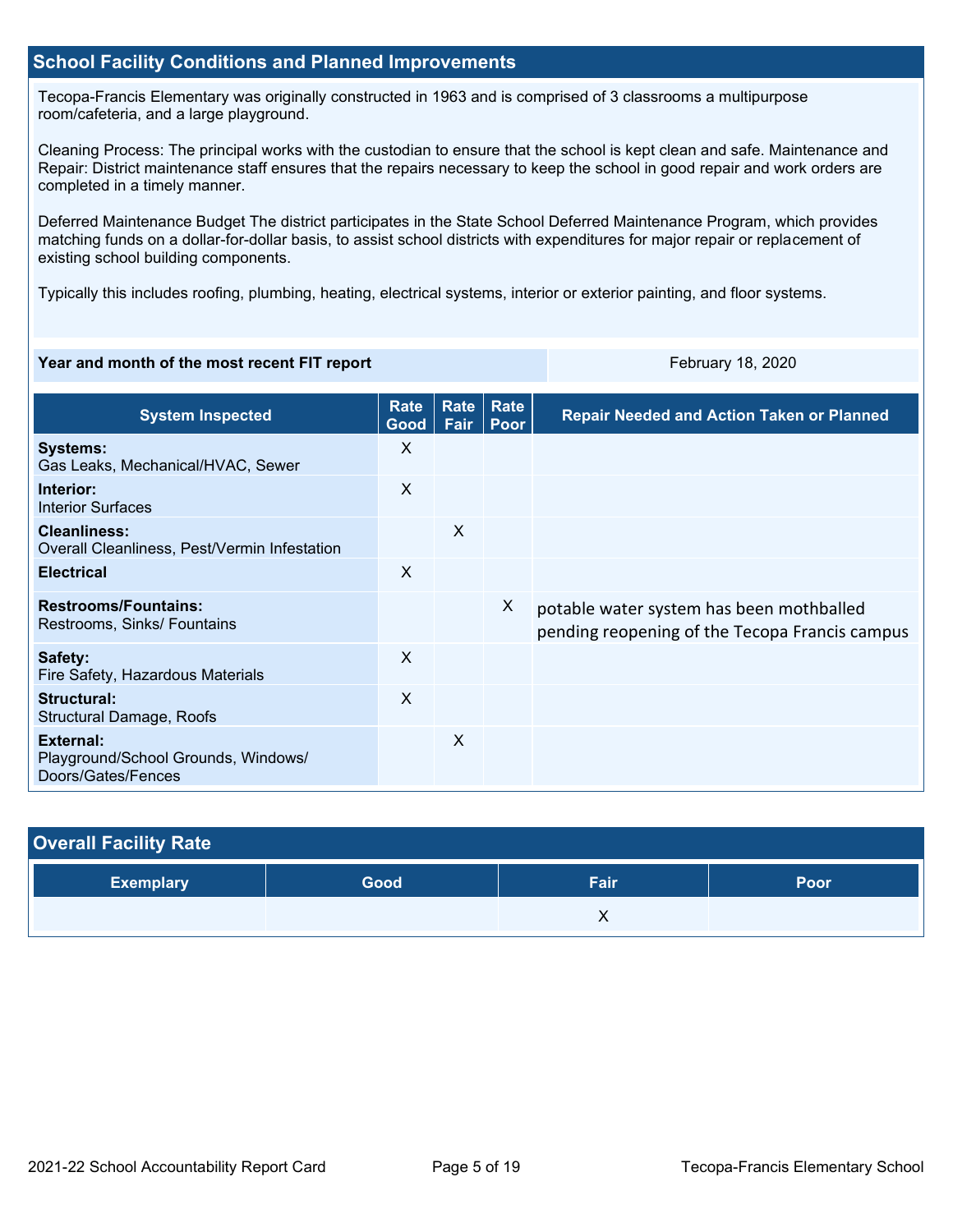# **B. Pupil Outcomes State Priority: Pupil Achievement**

The SARC provides the following information relevant to the State priority: Pupil Achievement (Priority 4):

#### **Statewide Assessments**

(i.e., California Assessment of Student Performance and Progress [CAASPP] System includes the Smarter Balanced Summative Assessments for students in the general education population and the California Alternate Assessments [CAAs] for English language arts/literacy [ELA] and mathematics given in grades three through eight and grade eleven. Only eligible students may participate in the administration of the CAAs. CAAs items are aligned with alternate achievement standards, which are linked with the Common Core State Standards [CCSS] for students with the most significant cognitive disabilities).

The CAASPP System encompasses the following assessments and student participation requirements:

- 1. **Smarter Balanced Summative Assessments and CAAs for ELA** in grades three through eight and grade eleven.
- 2. **Smarter Balanced Summative Assessments and CAAs for mathematics** in grades three through eight and grade eleven.
- 3. **California Science Test (CAST) and CAAs for Science** in grades five, eight, and once in high school (i.e., grade ten, eleven, or twelve).

#### **SARC Reporting in the 2020-2021 School Year Only**

Where the most viable option, LEAs were required to administer the statewide summative assessment in ELA and mathematics. Where a statewide summative assessment was not the most viable option for the LEA (or for one or more gradelevel[s] within the LEA) due to the pandemic, LEAs were allowed to report results from a different assessment that met the criteria established by the State Board of Education (SBE) on March 16, 2021. The assessments were required to be:

- Aligned with CA CCSS for ELA and mathematics;
- Available to students in grades 3 through 8, and grade 11; and
- Uniformly administered across a grade, grade span, school, or district to all eligible students.

#### **Options**

Note that the CAAs could only be administered in-person following health and safety requirements. If it was not viable for the LEA to administer the CAAs in person with health and safety guidelines in place, the LEA was directed to not administer the tests. There were no other assessment options available for the CAAs. Schools administered the Smarter Balanced Summative Assessments for ELA and mathematics, other assessments that meet the SBE criteria, or a combination of both, and they could only choose one of the following:

- Smarter Balanced ELA and mathematics summative assessments;
- Other assessments meeting the SBE criteria; or
- Combination of Smarter Balanced ELA and mathematics summative assessments and other assessments.

The percentage of students who have successfully completed courses that satisfy the requirements for entrance to the University of California and the California State University, or career technical education sequences or programs of study.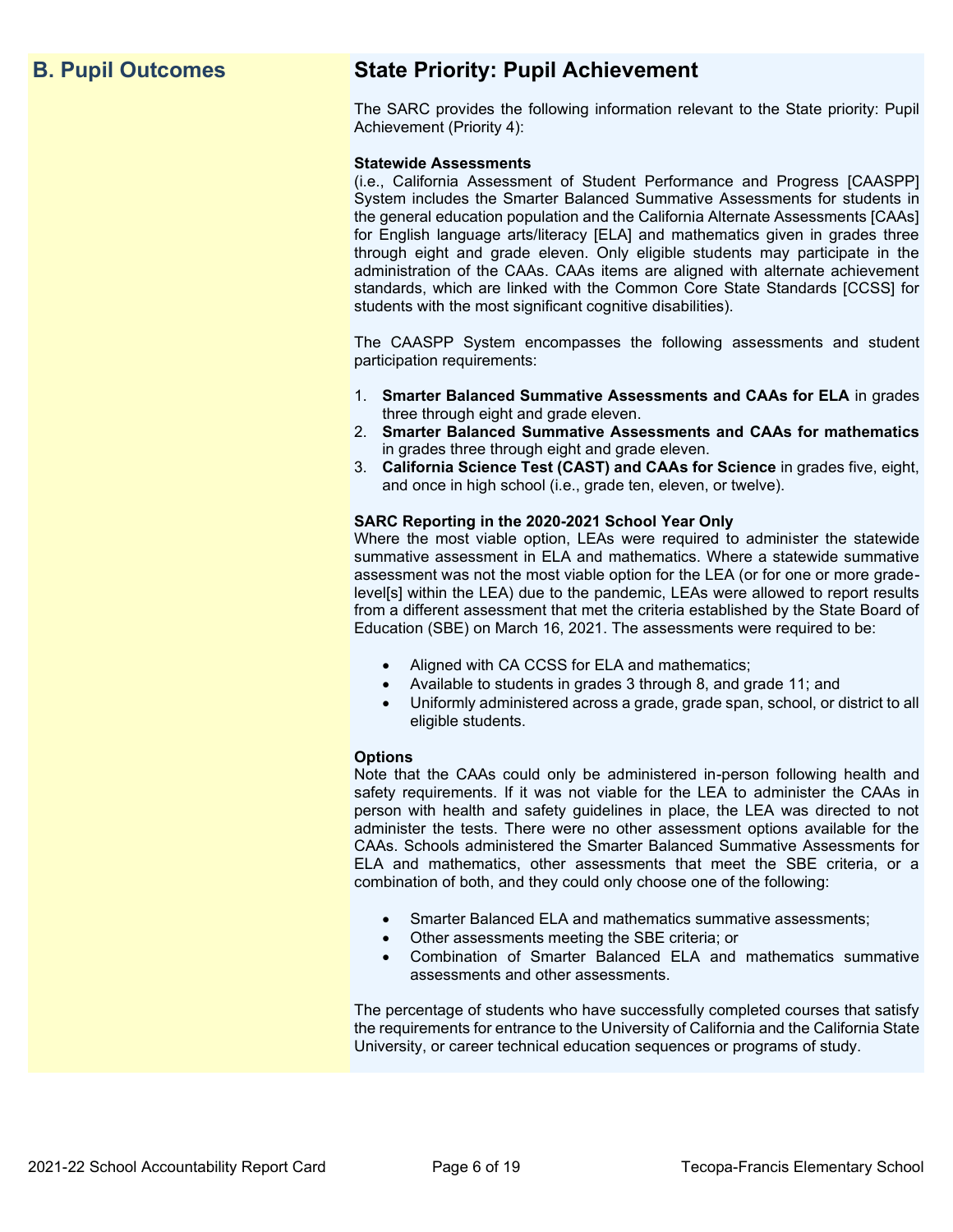#### **Percentage of Students Meeting or Exceeding the State Standard on CAASPP**

This table displays CAASPP test results in ELA and mathematics for all students grades three through eight and grade eleven taking and completing a state-administered assessment.

The 2019-2020 data cells with N/A values indicate that the 2019-2020 data are not available due to the COVID-19 pandemic and resulting summative test suspension. The Executive Order N-30-20 was issued which waived the assessment, accountability, and reporting requirements for the 2019-2020 school year.

The 2020-2021 data cells have N/A values because these data are not comparable to other year data due to the COVID-19 pandemic during the 2020-2021 school year. Where the CAASPP assessments in ELA and/or mathematics is not the most viable option, the LEAs were allowed to administer local assessments. Therefore, the 2020-2021 data between school years for the school, district, state are not an accurate comparison. As such, it is inappropriate to compare results of the 2020-2021 school year to other school years.

| <b>Subject</b>                                                       | <b>School</b><br>2019-20 | <b>School</b><br>2020-21 | <b>District</b><br>2019-20 | <b>District</b><br>2020-21 | <b>State</b><br>2019-20 | <b>State</b><br>2020-21 |
|----------------------------------------------------------------------|--------------------------|--------------------------|----------------------------|----------------------------|-------------------------|-------------------------|
| <b>English Language Arts/Literacy</b><br>$\left($ grades 3-8 and 11) | N/A                      | N/A                      | N/A                        | N/A                        | N/A                     | N/A                     |
| <b>Mathematics</b><br>$($ grades 3-8 and 11 $)$                      | N/A                      | N/A                      | N/A                        | N/A                        | N/A                     | N/A                     |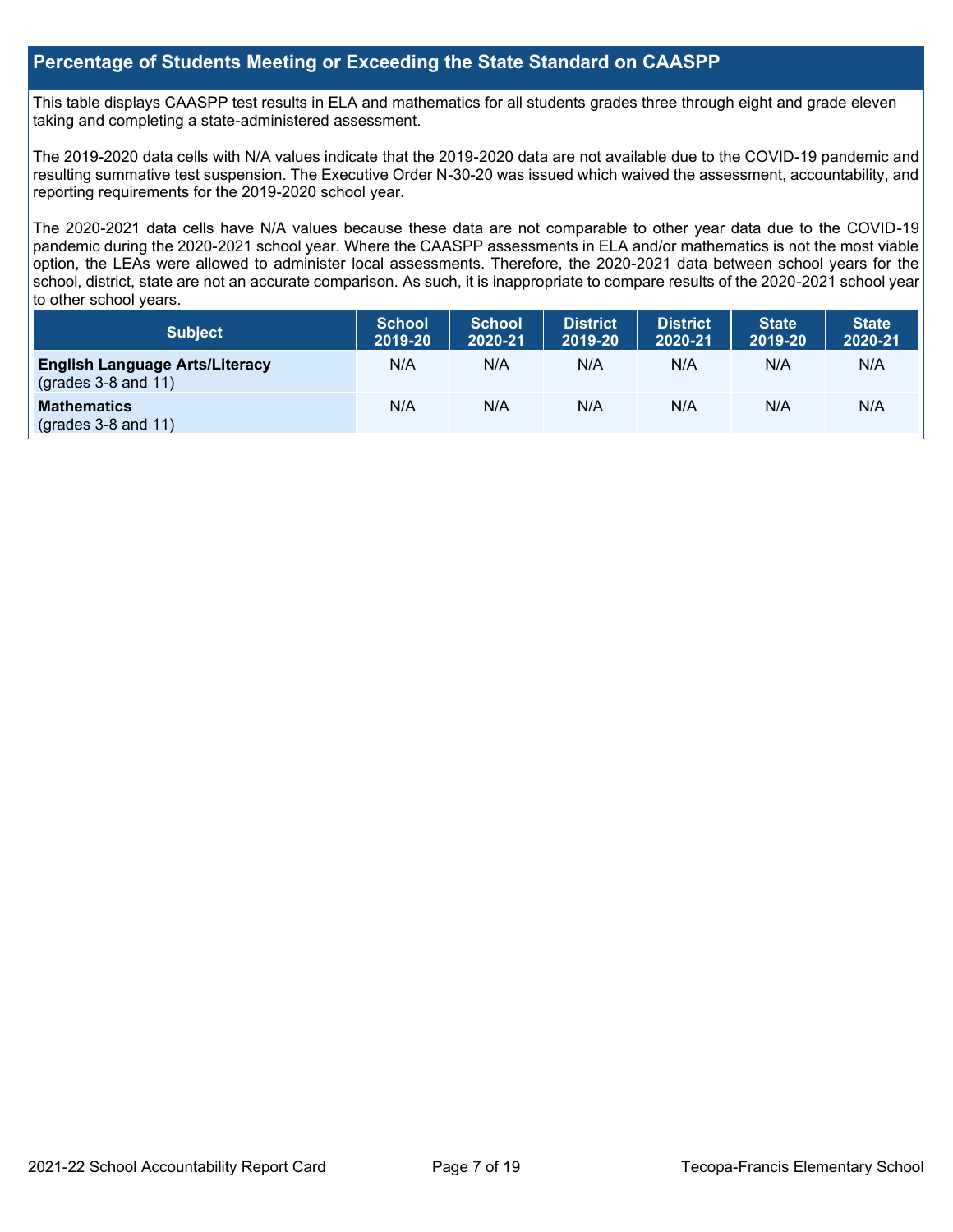#### **2020-21 CAASPP Test Results in ELA by Student Group**

This table displays CAASPP test results in ELA by student group for students grades three through eight and grade eleven taking and completing a state-administered assessment. The CDE will populate this table for schools in cases where the school administered the CAASPP assessment. In cases where the school administered a local assessment instead of CAASPP, the CDE will populate this table with "NT" values, meaning this school did not test students using the CAASPP. See the local assessment(s) table for more information.

| <b>CAASPP</b><br><b>Total</b><br><b>Enrollment</b> | <b>CAASPP</b><br><b>Number</b><br><b>Tested</b> | <b>CAASPP</b><br><b>Percent</b><br><b>Tested</b> | <b>CAASPP</b><br><b>Percent</b><br><b>Not Tested</b> | <b>CAASPP</b><br><b>Percent</b><br>Met or<br><b>Exceeded</b> |
|----------------------------------------------------|-------------------------------------------------|--------------------------------------------------|------------------------------------------------------|--------------------------------------------------------------|
| <b>NT</b>                                          | <b>NT</b>                                       | <b>NT</b>                                        | <b>NT</b>                                            | <b>NT</b>                                                    |
| <b>NT</b>                                          | <b>NT</b>                                       | <b>NT</b>                                        | <b>NT</b>                                            | <b>NT</b>                                                    |
| <b>NT</b>                                          | <b>NT</b>                                       | <b>NT</b>                                        | <b>NT</b>                                            | <b>NT</b>                                                    |
| <b>NT</b>                                          | <b>NT</b>                                       | <b>NT</b>                                        | <b>NT</b>                                            | <b>NT</b>                                                    |
| <b>NT</b>                                          | <b>NT</b>                                       | <b>NT</b>                                        | <b>NT</b>                                            | <b>NT</b>                                                    |
| <b>NT</b>                                          | <b>NT</b>                                       | <b>NT</b>                                        | <b>NT</b>                                            | <b>NT</b>                                                    |
| <b>NT</b>                                          | <b>NT</b>                                       | <b>NT</b>                                        | <b>NT</b>                                            | <b>NT</b>                                                    |
| <b>NT</b>                                          | <b>NT</b>                                       | <b>NT</b>                                        | <b>NT</b>                                            | <b>NT</b>                                                    |
| <b>NT</b>                                          | <b>NT</b>                                       | <b>NT</b>                                        | <b>NT</b>                                            | <b>NT</b>                                                    |
| <b>NT</b>                                          | <b>NT</b>                                       | <b>NT</b>                                        | <b>NT</b>                                            | <b>NT</b>                                                    |
| <b>NT</b>                                          | <b>NT</b>                                       | <b>NT</b>                                        | <b>NT</b>                                            | <b>NT</b>                                                    |
| <b>NT</b>                                          | <b>NT</b>                                       | <b>NT</b>                                        | <b>NT</b>                                            | <b>NT</b>                                                    |
| <b>NT</b>                                          | <b>NT</b>                                       | <b>NT</b>                                        | <b>NT</b>                                            | <b>NT</b>                                                    |
| <b>NT</b>                                          | <b>NT</b>                                       | <b>NT</b>                                        | <b>NT</b>                                            | <b>NT</b>                                                    |
| <b>NT</b>                                          | <b>NT</b>                                       | <b>NT</b>                                        | <b>NT</b>                                            | <b>NT</b>                                                    |
| <b>NT</b>                                          | <b>NT</b>                                       | <b>NT</b>                                        | <b>NT</b>                                            | <b>NT</b>                                                    |
| <b>NT</b>                                          | <b>NT</b>                                       | <b>NT</b>                                        | <b>NT</b>                                            | <b>NT</b>                                                    |
| <b>NT</b>                                          | <b>NT</b>                                       | <b>NT</b>                                        | <b>NT</b>                                            | <b>NT</b>                                                    |
|                                                    |                                                 |                                                  |                                                      |                                                              |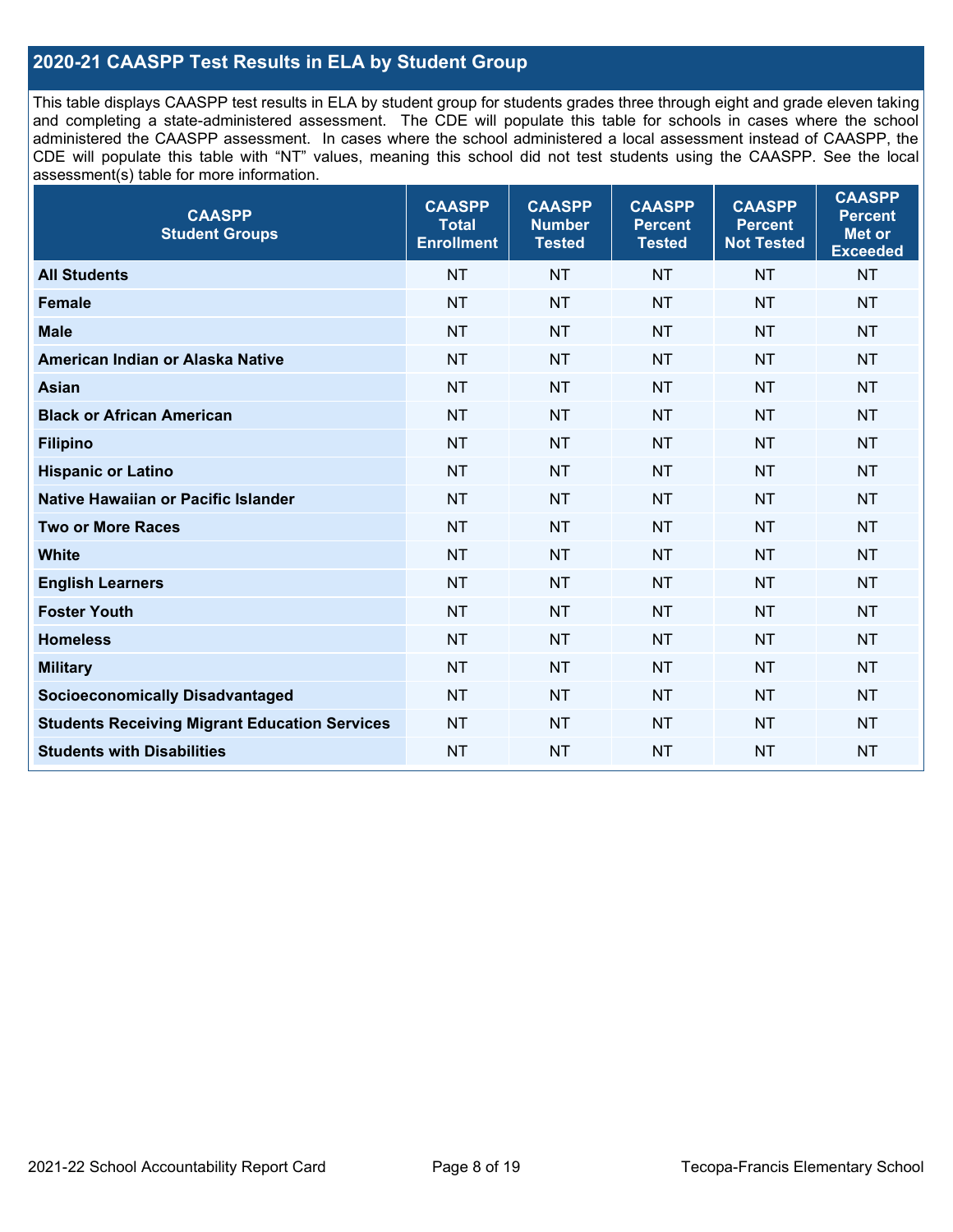#### **2020-21 CAASPP Test Results in Math by Student Group**

This table displays CAASPP test results in Math by student group for students grades three through eight and grade eleven taking and completing a state-administered assessment. The CDE will populate this table for schools in cases where the school administered the CAASPP assessment. In cases where the school administered a local assessment instead of CAASPP, the CDE will populate this table with "NT" values, meaning this school did not test students using the CAASPP. See the local assessment(s) table for more information.

| <b>CAASPP</b><br><b>Student Groups</b>               | <b>CAASPP</b><br><b>Total</b><br><b>Enrollment</b> | <b>CAASPP</b><br><b>Number</b><br><b>Tested</b> | <b>CAASPP</b><br><b>Percent</b><br><b>Tested</b> | <b>CAASPP</b><br><b>Percent</b><br><b>Not Tested</b> | <b>CAASPP</b><br><b>Percent</b><br><b>Met or</b><br><b>Exceeded</b> |
|------------------------------------------------------|----------------------------------------------------|-------------------------------------------------|--------------------------------------------------|------------------------------------------------------|---------------------------------------------------------------------|
| <b>All Students</b>                                  | <b>NT</b>                                          | <b>NT</b>                                       | <b>NT</b>                                        | <b>NT</b>                                            | <b>NT</b>                                                           |
| <b>Female</b>                                        | <b>NT</b>                                          | <b>NT</b>                                       | <b>NT</b>                                        | <b>NT</b>                                            | <b>NT</b>                                                           |
| <b>Male</b>                                          | <b>NT</b>                                          | <b>NT</b>                                       | <b>NT</b>                                        | <b>NT</b>                                            | <b>NT</b>                                                           |
| American Indian or Alaska Native                     | <b>NT</b>                                          | <b>NT</b>                                       | <b>NT</b>                                        | <b>NT</b>                                            | <b>NT</b>                                                           |
| <b>Asian</b>                                         | <b>NT</b>                                          | <b>NT</b>                                       | <b>NT</b>                                        | <b>NT</b>                                            | <b>NT</b>                                                           |
| <b>Black or African American</b>                     | <b>NT</b>                                          | <b>NT</b>                                       | <b>NT</b>                                        | <b>NT</b>                                            | <b>NT</b>                                                           |
| <b>Filipino</b>                                      | <b>NT</b>                                          | <b>NT</b>                                       | <b>NT</b>                                        | <b>NT</b>                                            | <b>NT</b>                                                           |
| <b>Hispanic or Latino</b>                            | <b>NT</b>                                          | <b>NT</b>                                       | <b>NT</b>                                        | <b>NT</b>                                            | <b>NT</b>                                                           |
| Native Hawaiian or Pacific Islander                  | <b>NT</b>                                          | <b>NT</b>                                       | <b>NT</b>                                        | <b>NT</b>                                            | <b>NT</b>                                                           |
| <b>Two or More Races</b>                             | <b>NT</b>                                          | <b>NT</b>                                       | <b>NT</b>                                        | <b>NT</b>                                            | <b>NT</b>                                                           |
| <b>White</b>                                         | <b>NT</b>                                          | <b>NT</b>                                       | <b>NT</b>                                        | <b>NT</b>                                            | <b>NT</b>                                                           |
| <b>English Learners</b>                              | <b>NT</b>                                          | <b>NT</b>                                       | <b>NT</b>                                        | <b>NT</b>                                            | <b>NT</b>                                                           |
| <b>Foster Youth</b>                                  | <b>NT</b>                                          | <b>NT</b>                                       | <b>NT</b>                                        | <b>NT</b>                                            | <b>NT</b>                                                           |
| <b>Homeless</b>                                      | <b>NT</b>                                          | <b>NT</b>                                       | <b>NT</b>                                        | <b>NT</b>                                            | <b>NT</b>                                                           |
| <b>Military</b>                                      | <b>NT</b>                                          | <b>NT</b>                                       | <b>NT</b>                                        | <b>NT</b>                                            | <b>NT</b>                                                           |
| <b>Socioeconomically Disadvantaged</b>               | <b>NT</b>                                          | <b>NT</b>                                       | <b>NT</b>                                        | <b>NT</b>                                            | <b>NT</b>                                                           |
| <b>Students Receiving Migrant Education Services</b> | <b>NT</b>                                          | <b>NT</b>                                       | <b>NT</b>                                        | <b>NT</b>                                            | <b>NT</b>                                                           |
| <b>Students with Disabilities</b>                    | <b>NT</b>                                          | <b>NT</b>                                       | <b>NT</b>                                        | <b>NT</b>                                            | <b>NT</b>                                                           |

#### **2020-21 Local Assessment Test Results in ELA by Student Group**

This table displays Local Assessment test results in ELA by student group for students grades three through eight and grade eleven. LEAs/schools will populate this table for schools in cases where the school administered a local assessment. In cases where the school administered the CAASPP assessment, LEAs/schools will populate this table with "N/A" values in all cells, meaning this table is Not Applicable for this school.

\*At or above the grade-level standard in the context of the local assessment administered.

#### **2020-21 Local Assessment Test Results in Math by Student Group**

This table displays Local Assessment test results in Math by student group for students grades three through eight and grade eleven. LEAs/schools will populate this table for schools in cases where the school administered a local assessment. In cases where the school administered the CAASPP assessment, LEAs/schools will populate this table with "N/A" values in all cells, meaning this table is Not Applicable for this school.

\*At or above the grade-level standard in the context of the local assessment administered.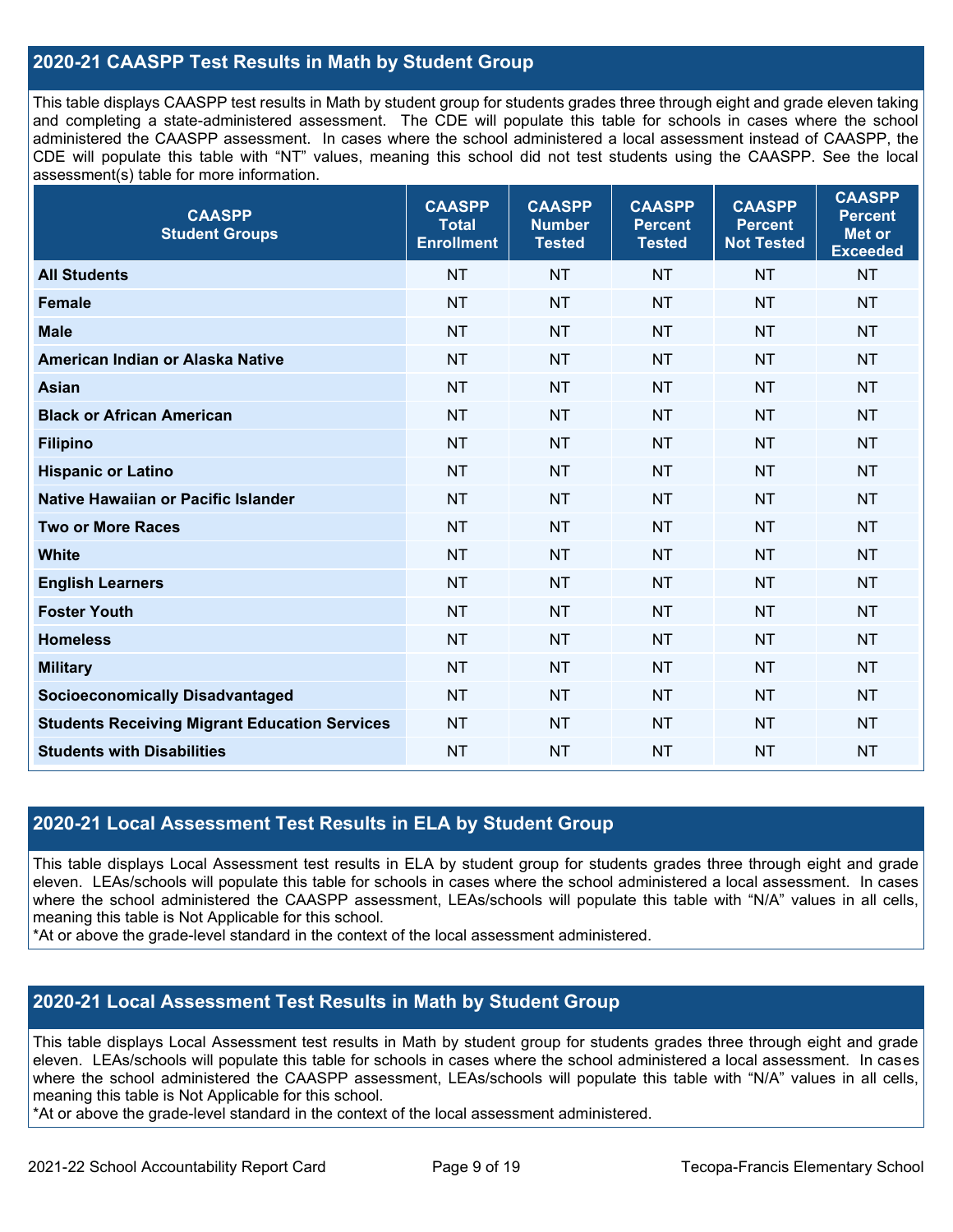#### **CAASPP Test Results in Science for All Students**

This table displays the percentage of all students grades five, eight, and High School meeting or exceeding the State Standard.

The 2019-2020 data cells with N/A values indicate that the 2019-2020 data are not available due to the COVID-19 pandemic and resulting summative testing suspension. The Executive Order N-30-20 was issued which waived the assessment, accountability, and reporting requirements for the 2019-2020 school year.

For any 2020-2021 data cells with N/T values indicate that this school did not test students using the CAASPP Science.

| <b>Subject</b>                                  | <b>School</b> | <b>School</b> | <b>District</b> | <b>District</b> | <b>State</b> | <b>State</b> |
|-------------------------------------------------|---------------|---------------|-----------------|-----------------|--------------|--------------|
|                                                 | 2019-20       | 2020-21       | 2019-20         | 2020-21         | 2019-20      | 2020-21      |
| <b>Science</b><br>(grades 5, 8 and high school) | N/A           | NT            | N/A             | $-$             | N/A          | 28.72        |

#### **2020-21 CAASPP Test Results in Science by Student Group**

This table displays CAASPP test results in Science by student group for students grades five, eight, and High School. For any data cells with N/T values indicate that this school did not test students using the CAASPP Science.

| <b>Student Group</b>                                 | <b>Total</b><br><b>Enrollment</b> | <b>Number</b><br><b>Tested</b> | <b>Percent</b><br><b>Tested</b> | <b>Percent</b><br><b>Not Tested</b> | <b>Percent</b><br><b>Met or</b><br><b>Exceeded</b> |
|------------------------------------------------------|-----------------------------------|--------------------------------|---------------------------------|-------------------------------------|----------------------------------------------------|
| <b>All Students</b>                                  | <b>NT</b>                         | <b>NT</b>                      | <b>NT</b>                       | <b>NT</b>                           | <b>NT</b>                                          |
| <b>Female</b>                                        | <b>NT</b>                         | <b>NT</b>                      | <b>NT</b>                       | <b>NT</b>                           | <b>NT</b>                                          |
| <b>Male</b>                                          | <b>NT</b>                         | <b>NT</b>                      | <b>NT</b>                       | <b>NT</b>                           | <b>NT</b>                                          |
| American Indian or Alaska Native                     | <b>NT</b>                         | <b>NT</b>                      | <b>NT</b>                       | <b>NT</b>                           | <b>NT</b>                                          |
| <b>Asian</b>                                         | <b>NT</b>                         | <b>NT</b>                      | <b>NT</b>                       | <b>NT</b>                           | <b>NT</b>                                          |
| <b>Black or African American</b>                     | <b>NT</b>                         | <b>NT</b>                      | <b>NT</b>                       | <b>NT</b>                           | <b>NT</b>                                          |
| <b>Filipino</b>                                      | <b>NT</b>                         | <b>NT</b>                      | <b>NT</b>                       | <b>NT</b>                           | <b>NT</b>                                          |
| <b>Hispanic or Latino</b>                            | <b>NT</b>                         | <b>NT</b>                      | <b>NT</b>                       | <b>NT</b>                           | <b>NT</b>                                          |
| Native Hawaiian or Pacific Islander                  | <b>NT</b>                         | <b>NT</b>                      | <b>NT</b>                       | <b>NT</b>                           | <b>NT</b>                                          |
| <b>Two or More Races</b>                             | <b>NT</b>                         | <b>NT</b>                      | <b>NT</b>                       | <b>NT</b>                           | <b>NT</b>                                          |
| <b>White</b>                                         | <b>NT</b>                         | <b>NT</b>                      | <b>NT</b>                       | <b>NT</b>                           | <b>NT</b>                                          |
| <b>English Learners</b>                              | <b>NT</b>                         | <b>NT</b>                      | <b>NT</b>                       | <b>NT</b>                           | <b>NT</b>                                          |
| <b>Foster Youth</b>                                  | <b>NT</b>                         | <b>NT</b>                      | <b>NT</b>                       | <b>NT</b>                           | <b>NT</b>                                          |
| <b>Homeless</b>                                      | <b>NT</b>                         | <b>NT</b>                      | <b>NT</b>                       | <b>NT</b>                           | <b>NT</b>                                          |
| <b>Military</b>                                      | <b>NT</b>                         | <b>NT</b>                      | <b>NT</b>                       | <b>NT</b>                           | <b>NT</b>                                          |
| <b>Socioeconomically Disadvantaged</b>               | <b>NT</b>                         | <b>NT</b>                      | <b>NT</b>                       | <b>NT</b>                           | <b>NT</b>                                          |
| <b>Students Receiving Migrant Education Services</b> | <b>NT</b>                         | <b>NT</b>                      | <b>NT</b>                       | <b>NT</b>                           | <b>NT</b>                                          |
| <b>Students with Disabilities</b>                    | <b>NT</b>                         | <b>NT</b>                      | <b>NT</b>                       | <b>NT</b>                           | <b>NT</b>                                          |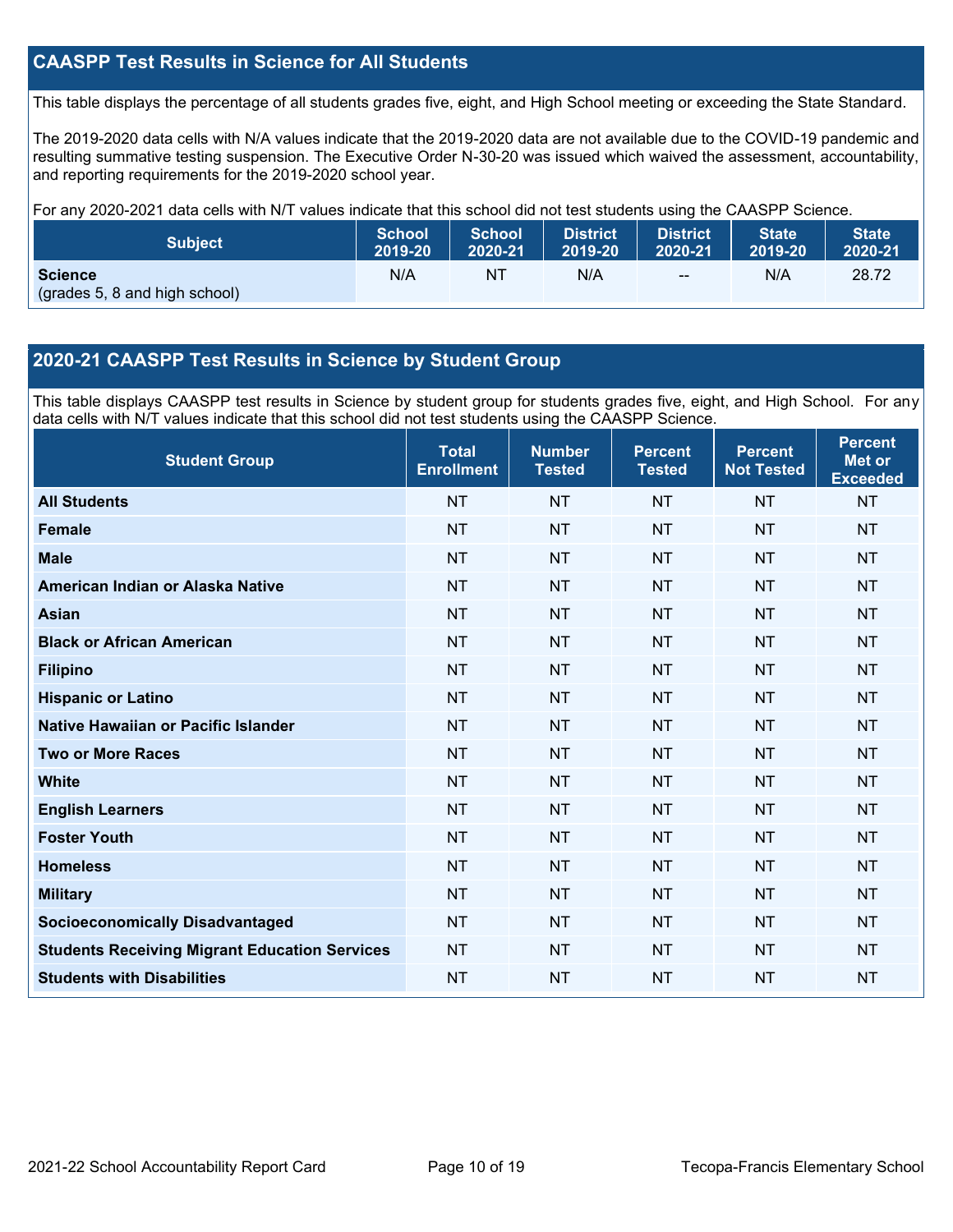## **B. Pupil Outcomes State Priority: Other Pupil Outcomes**

The SARC provides the following information relevant to the State priority: Other Pupil Outcomes (Priority 8): Pupil outcomes in the subject area of physical education.

#### **2020-21 California Physical Fitness Test Results**

Due to the COVID-19 crisis, the Physical Fitness Test was suspended during the 2020-2021 school year and therefore no data are reported and each cell in this table is populated with "N/A."

| <b>Grade Level</b> | <b>Four of Six Fitness Standards</b> | <b>Five of Six Fitness Standards</b> | Percentage of Students Meeting   Percentage of Students Meeting   Percentage of Students Meeting  <br><b>Six of Six Fitness Standards</b> |
|--------------------|--------------------------------------|--------------------------------------|-------------------------------------------------------------------------------------------------------------------------------------------|
| Grade 5            | N/A                                  | N/A                                  | N/A                                                                                                                                       |
| Grade 7            | N/A                                  | N/A                                  | N/A                                                                                                                                       |
| Grade 9            | N/A                                  | N/A                                  | N/A                                                                                                                                       |

# **C. Engagement State Priority: Parental Involvement**

The SARC provides the following information relevant to the State priority: Parental Involvement (Priority 3): Efforts the school district makes to seek parent input in making decisions regarding the school district and at each school site.

#### **2021-22 Opportunities for Parental Involvement**

Contact Information --

For updated information regarding Tecopa Francis Elementary School contact Mr. Hill at 760.852.4303 or at chill@deathvalleyschools.org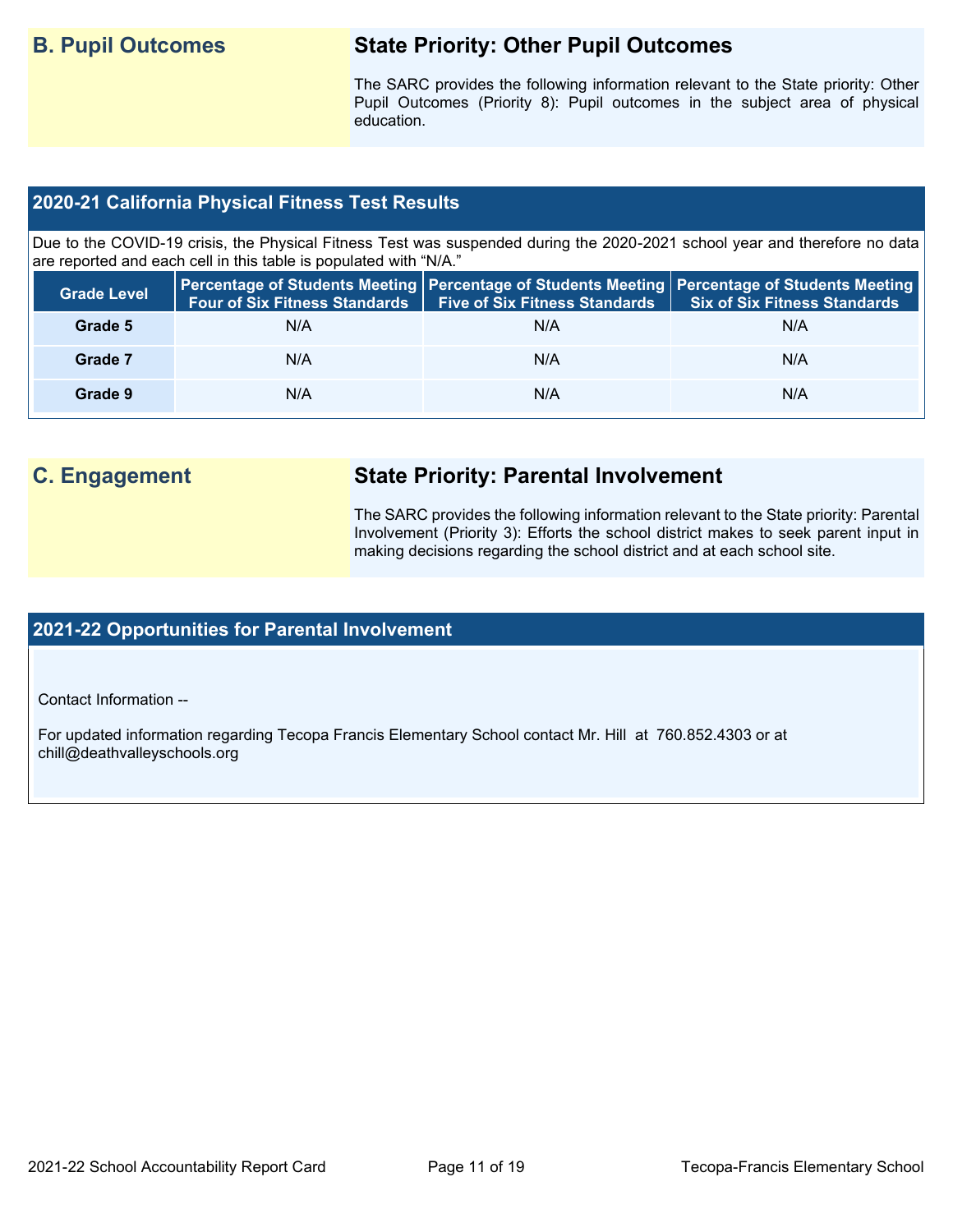### **2020-21 Chronic Absenteeism by Student Group**

| <b>Student Group</b>                                 | <b>Cumulative</b><br><b>Enrollment</b> | <b>Chronic</b><br><b>Absenteeism</b><br><b>Eligible Enrollment</b> | <b>Chronic</b><br><b>Absenteeism</b><br><b>Count</b> | <b>Chronic</b><br><b>Absenteeism</b><br><b>Rate</b> |
|------------------------------------------------------|----------------------------------------|--------------------------------------------------------------------|------------------------------------------------------|-----------------------------------------------------|
| <b>All Students</b>                                  | $\mathbf{0}$                           | 0                                                                  | $\Omega$                                             | 0.0                                                 |
| <b>Female</b>                                        | 0                                      | 0                                                                  | $\mathbf{0}$                                         | 0.0                                                 |
| <b>Male</b>                                          | $\mathbf{0}$                           | $\Omega$                                                           | $\Omega$                                             | 0.0                                                 |
| American Indian or Alaska Native                     | 0                                      | 0                                                                  | $\mathbf{0}$                                         | 0.0                                                 |
| <b>Asian</b>                                         | 0                                      | $\mathbf{0}$                                                       | $\mathbf{0}$                                         | 0.0                                                 |
| <b>Black or African American</b>                     | $\mathbf{0}$                           | $\overline{0}$                                                     | $\mathbf{0}$                                         | 0.0                                                 |
| <b>Filipino</b>                                      | 0                                      | 0                                                                  | $\mathbf 0$                                          | 0.0                                                 |
| <b>Hispanic or Latino</b>                            | 0                                      | 0                                                                  | 0                                                    | 0.0                                                 |
| Native Hawaiian or Pacific Islander                  | 0                                      | $\mathbf{0}$                                                       | $\mathbf 0$                                          | 0.0                                                 |
| <b>Two or More Races</b>                             | $\Omega$                               | 0                                                                  | $\Omega$                                             | 0.0                                                 |
| <b>White</b>                                         | 0                                      | 0                                                                  | $\Omega$                                             | 0.0                                                 |
| <b>English Learners</b>                              | $\Omega$                               | $\Omega$                                                           | $\Omega$                                             | 0.0                                                 |
| <b>Foster Youth</b>                                  | $\mathbf{0}$                           | $\Omega$                                                           | $\Omega$                                             | 0.0                                                 |
| <b>Homeless</b>                                      | $\mathbf{0}$                           | $\Omega$                                                           | $\Omega$                                             | 0.0                                                 |
| <b>Socioeconomically Disadvantaged</b>               | $\Omega$                               | $\Omega$                                                           | $\Omega$                                             | 0.0                                                 |
| <b>Students Receiving Migrant Education Services</b> | $\mathbf{0}$                           | $\Omega$                                                           | $\Omega$                                             | 0.0                                                 |
| <b>Students with Disabilities</b>                    | 0                                      | $\mathbf{0}$                                                       | $\Omega$                                             | 0.0                                                 |

# **C. Engagement State Priority: School Climate**

The SARC provides the following information relevant to the State priority: School Climate (Priority 6):

- Pupil suspension rates;
- Pupil expulsion rates; and
- Other local measures on the sense of safety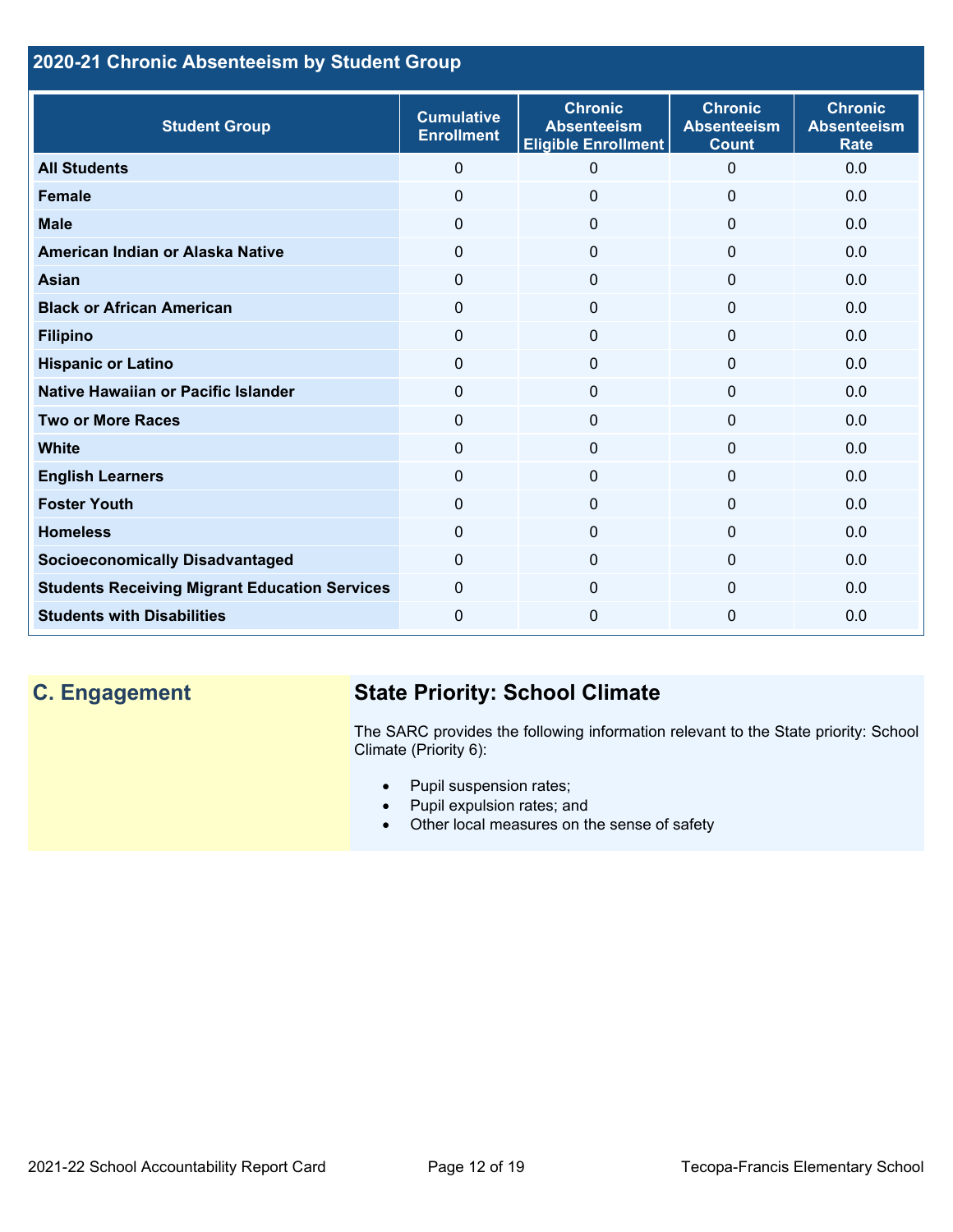#### **Suspensions and Expulsions**

This table displays suspensions and expulsions data collected between July through June, each full school year respectively. Data collected during the 2020-21 school year may not be comparable to earlier years of this collection due to differences in learning mode instruction in response to the COVID-19 pandemic.

| Subject            | <b>School</b><br>2018-19 | <b>School</b><br>2020-21 | <b>District</b><br>2018-19 | <b>District</b><br>2020-21 | <b>State</b><br>2018-19 | <b>State</b><br>2020-21 |
|--------------------|--------------------------|--------------------------|----------------------------|----------------------------|-------------------------|-------------------------|
| <b>Suspensions</b> |                          |                          | 0.00                       | 0.00                       | 3.47                    | 0.20                    |
| <b>Expulsions</b>  |                          |                          | 0.00                       | 0.00                       | 0.08                    | 0.00                    |

This table displays suspensions and expulsions data collected between July through February, partial school year due to the COVID-19 pandemic. The 2019-2020 suspensions and expulsions rate data are not comparable to other year data because the 2019-2020 school year is a partial school year due to the COVID-19 crisis. As such, it would be inappropriate to make any comparisons in rates of suspensions and expulsions in the 2019-2020 school year compared to other school years.

| <b>Subject</b>     | <b>School</b><br>2019-20 | <b>District</b><br>2019-20 | <b>State</b><br>2019-20 |
|--------------------|--------------------------|----------------------------|-------------------------|
| <b>Suspensions</b> |                          | 0.00                       | 2.45                    |
| <b>Expulsions</b>  |                          | 0.00                       | 0.05                    |

#### **2020-21 Suspensions and Expulsions by Student Group**

| <b>Student Group</b>                                 | <b>Suspensions Rate</b> | <b>Expulsions Rate</b> |
|------------------------------------------------------|-------------------------|------------------------|
| <b>All Students</b>                                  | 0.00                    | 0.00                   |
| <b>Female</b>                                        | 0.00                    | 0.00                   |
| <b>Male</b>                                          | 0.00                    | 0.00                   |
| American Indian or Alaska Native                     | 0.00                    | 0.00                   |
| <b>Asian</b>                                         | 0.00                    | 0.00                   |
| <b>Black or African American</b>                     | 0.00                    | 0.00                   |
| <b>Filipino</b>                                      | 0.00                    | 0.00                   |
| <b>Hispanic or Latino</b>                            | 0.00                    | 0.00                   |
| Native Hawaiian or Pacific Islander                  | 0.00                    | 0.00                   |
| <b>Two or More Races</b>                             | 0.00                    | 0.00                   |
| <b>White</b>                                         | 0.00                    | 0.00                   |
| <b>English Learners</b>                              | 0.00                    | 0.00                   |
| <b>Foster Youth</b>                                  | 0.00                    | 0.00                   |
| <b>Homeless</b>                                      | 0.00                    | 0.00                   |
| <b>Socioeconomically Disadvantaged</b>               | 0.00                    | 0.00                   |
| <b>Students Receiving Migrant Education Services</b> | 0.00                    | 0.00                   |
| <b>Students with Disabilities</b>                    | 0.00                    | 0.00                   |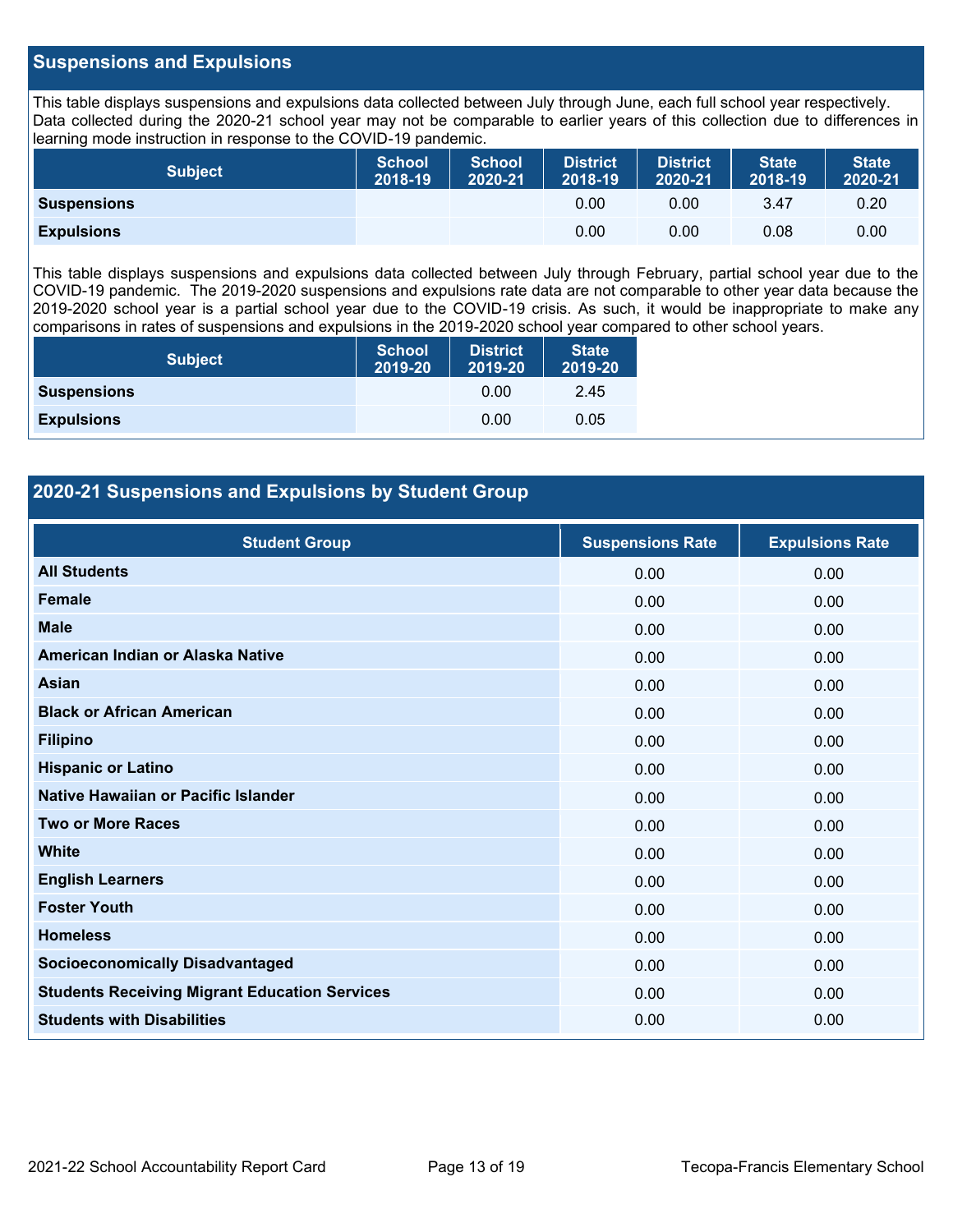#### **2021-22 School Safety Plan**

Safety of students and staff is a primary concern of the District. The school is always in compliance with all laws, rules, and regulations pertaining to hazardous materials and state earthquake standards.

### **D. Other SARC Information Information Required in the SARC**

The information in this section is required to be in the SARC but is not included in the state priorities for LCFF.

#### **2018-19 Elementary Average Class Size and Class Size Distribution**

This table displays the 2018-19 average class size and class size distribution. The columns titled "Number of Classes" indicates how many classes fall into each size category (a range of total students per class). The "Other" category is for multigrade level classes.

| <b>Grade Level</b> | <b>Average</b><br><b>Class Size</b> | <b>1-20 Students</b> | Number of Classes with Number of Classes with Number of Classes with<br>21-32 Students | 33+ Students |
|--------------------|-------------------------------------|----------------------|----------------------------------------------------------------------------------------|--------------|
| K                  |                                     |                      |                                                                                        |              |
|                    |                                     |                      |                                                                                        |              |
| $\mathbf{2}$       |                                     |                      |                                                                                        |              |
|                    |                                     |                      |                                                                                        |              |
| 4                  |                                     |                      |                                                                                        |              |
| 5                  |                                     |                      |                                                                                        |              |
|                    |                                     |                      |                                                                                        |              |

#### **2019-20 Elementary Average Class Size and Class Size Distribution**

This table displays the 2019-20 average class size and class size distribution. The columns titled "Number of Classes" indicates how many classes fall into each size category (a range of total students per class). The "Other" category is for multi-grade level classes.

| <b>Grade Level</b> | <b>Average</b><br><b>Class Size</b> | 1-20 Students | Number of Classes with   Number of Classes with   Number of Classes with<br>21-32 Students | 33+ Students |
|--------------------|-------------------------------------|---------------|--------------------------------------------------------------------------------------------|--------------|
| Κ                  |                                     |               |                                                                                            |              |
|                    |                                     |               |                                                                                            |              |
| $\mathbf{2}$       |                                     |               |                                                                                            |              |
| 3                  |                                     |               |                                                                                            |              |
| 4                  |                                     |               |                                                                                            |              |
| 5                  |                                     |               |                                                                                            |              |
| 6                  |                                     |               |                                                                                            |              |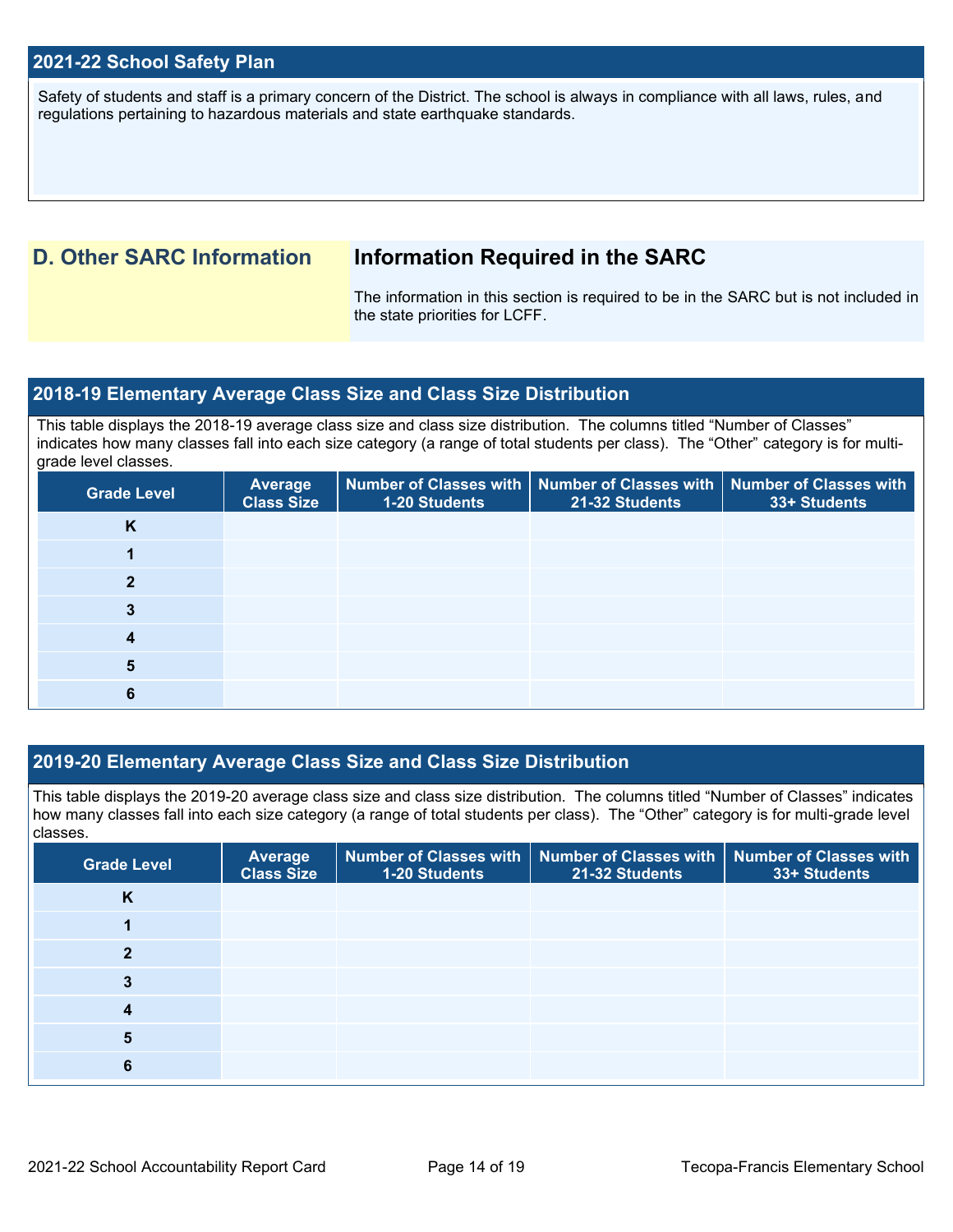#### **2020-21 Elementary Average Class Size and Class Size Distribution**

This table displays the 2020-21 average class size and class size distribution. The columns titled "Number of Classes" indicates how many classes fall into each size category (a range of total students per class). The "Other" category is for multi-grade level classes.

| <b>Grade Level</b> | Average<br><b>Class Size</b> | 1-20 Students | Number of Classes with   Number of Classes with   Number of Classes with<br>21-32 Students | 33+ Students |
|--------------------|------------------------------|---------------|--------------------------------------------------------------------------------------------|--------------|
| K                  |                              |               |                                                                                            |              |
|                    |                              |               |                                                                                            |              |
| ≘                  |                              |               |                                                                                            |              |
|                    |                              |               |                                                                                            |              |
|                    |                              |               |                                                                                            |              |
| 5                  |                              |               |                                                                                            |              |
| b                  |                              |               |                                                                                            |              |

#### **2020-21 Ratio of Pupils to Academic Counselor**

This table displays the ratio of pupils to Academic Counselor. One full time equivalent (FTE) equals one staff member working full time; one FTE could also represent two staff members who each work 50 percent of full time.

| Title                               | <b>Ratio</b> |
|-------------------------------------|--------------|
| <b>Pupils to Academic Counselor</b> |              |

#### **2020-21 Student Support Services Staff**

This table displays the number of FTE support staff assigned to this school. One full time equivalent (FTE) equals one staff member working full time; one FTE could also represent two staff members who each work 50 percent of full time.

| <b>Title</b>                                                         | <b>Number of FTE Assigned to School</b> |
|----------------------------------------------------------------------|-----------------------------------------|
| <b>Counselor (Academic, Social/Behavioral or Career Development)</b> | 0                                       |
| Library Media Teacher (Librarian)                                    | $\Omega$                                |
| Library Media Services Staff (Paraprofessional)                      | 0                                       |
| <b>Psychologist</b>                                                  | 0                                       |
| <b>Social Worker</b>                                                 | $\Omega$                                |
| <b>Speech/Language/Hearing Specialist</b>                            | 0                                       |
| <b>Resource Specialist (non-teaching)</b>                            | 0                                       |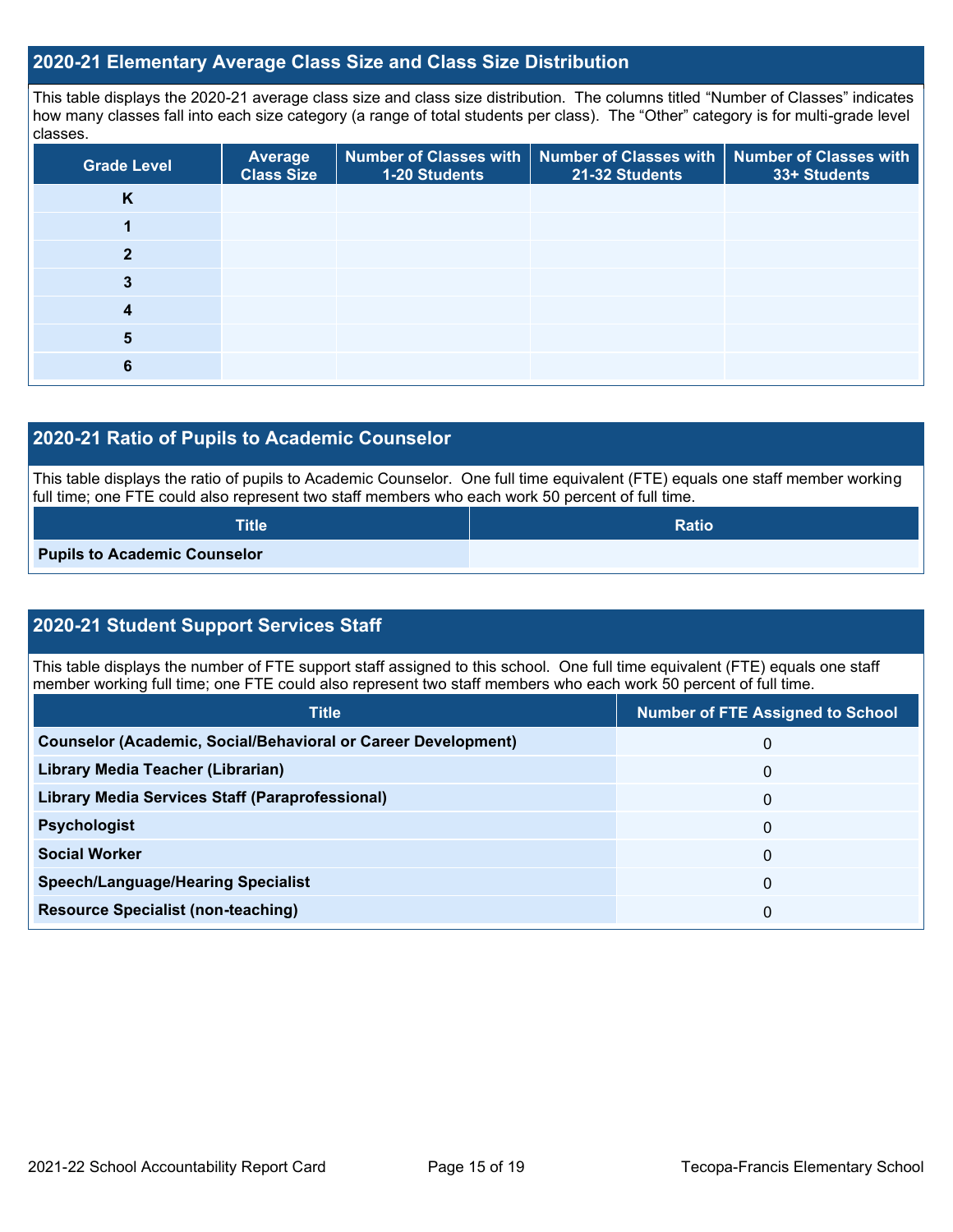#### **2019-20 Expenditures Per Pupil and School Site Teacher Salaries**

This table displays the 2019-20 expenditures per pupil and average teach salary for this school. Cells with N/A values do not require data.

| <b>Level</b>                                         | <b>Total</b><br><b>Expenditures</b><br><b>Per Pupil</b> | <b>Expenditures</b><br><b>Per Pupil</b><br>(Restricted) | <b>Expenditures</b><br><b>Per Pupil</b><br>(Unrestricted) | <b>Average</b><br><b>Teacher</b><br><b>Salary</b> |
|------------------------------------------------------|---------------------------------------------------------|---------------------------------------------------------|-----------------------------------------------------------|---------------------------------------------------|
| <b>School Site</b>                                   | <b>NA</b>                                               | ΝA                                                      | <b>NA</b>                                                 | <b>NA</b>                                         |
| <b>District</b>                                      | N/A                                                     | N/A                                                     | ---                                                       |                                                   |
| <b>Percent Difference - School Site and District</b> | N/A                                                     | N/A                                                     | ---                                                       | 14.9                                              |
| <b>State</b>                                         |                                                         |                                                         | \$8,444                                                   | \$71,544                                          |
| <b>Percent Difference - School Site and State</b>    | N/A                                                     | N/A                                                     | 114.4                                                     | 7.6                                               |

### **2020-21 Types of Services Funded**

Not Applicable

#### **2019-20 Teacher and Administrative Salaries**

This table displays the 2019-20 Teacher and Administrative salaries. For detailed information on salaries, see the CDE Certification Salaries & Benefits web page at [http://www.cde.ca.gov/ds/fd/cs/.](http://www.cde.ca.gov/ds/fd/cs/)

| Category                                             | <b>District</b><br><b>Amount</b> | <b>State Average</b><br>for Districts<br>in Same Category |
|------------------------------------------------------|----------------------------------|-----------------------------------------------------------|
| <b>Beginning Teacher Salary</b>                      |                                  | \$45,813                                                  |
| <b>Mid-Range Teacher Salary</b>                      |                                  | \$70,720                                                  |
| <b>Highest Teacher Salary</b>                        |                                  | \$93,973                                                  |
| <b>Average Principal Salary (Elementary)</b>         |                                  | \$111,613                                                 |
| <b>Average Principal Salary (Middle)</b>             |                                  | \$119,477                                                 |
| <b>Average Principal Salary (High)</b>               |                                  | \$120,270                                                 |
| <b>Superintendent Salary</b>                         |                                  | \$150,704                                                 |
| <b>Percent of Budget for Teacher Salaries</b>        | 18%                              | 29%                                                       |
| <b>Percent of Budget for Administrative Salaries</b> | $4\%$                            | 6%                                                        |

#### **Professional Development**

Not applicable

This table displays the number of school days dedicated to staff development and continuous improvement.

| <b>Subject</b>                                                                  |           | $\vert$ 2019-20 $\vert$ 2020-21 $\vert$ 2021-22 $\vert$ |  |
|---------------------------------------------------------------------------------|-----------|---------------------------------------------------------|--|
| Number of school days dedicated to Staff Development and Continuous Improvement | <b>NA</b> |                                                         |  |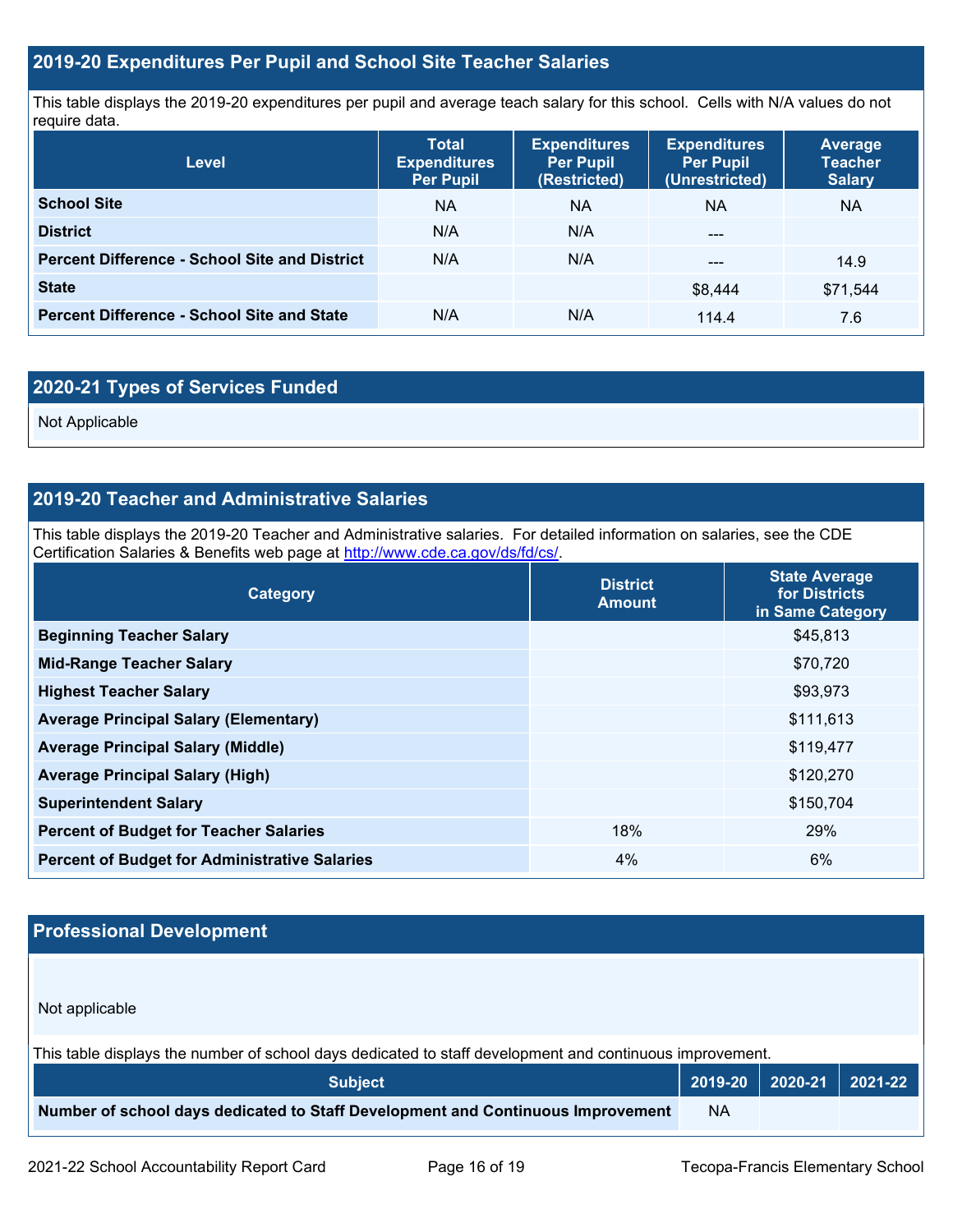# **Death Valley Unified School District 2020-21 Local Accountability Report Card (LARC) Addendum**

## **Local Accountability Report Card (LARC) Addendum**

**2020-21 Local Accountability Report Card (LARC) Addendum Overview**



On July 14, 2021, the California State Board of Education (SBE) determined that the California Department of Education (CDE) will use the SARC as the mechanism to conduct a one-time data collection of the LEA-level aggregate test results of all school's local assessments administered during the 2020–2021 school year in order to meet the federal Every Students Succeeds Act (ESSA) reporting requirement for the Local Educational Agency Accountability Report Cards (LARCs).

Each local educational agency (LEA) is responsible for preparing and posting their annual LARC in accordance with the federal ESSA. As a courtesy, the CDE prepares and posts the LARCs on behalf of all LEAs.

Only for the 2020–2021 school year and the 2020–2021 LARCs, LEAs are required to report their aggregate local assessments test results at the LEA-level to the CDE by populating the tables below via the SARC. These data will be used to meet the LEAs' federal requirement for their LARCs. Note that it is the responsibility of the school and LEA to ensure that all student privacy and suppression rules are in place when reporting data in Tables 3 and 4 in the Addendum, as applicable.

The tables below are not part of the SBE approved 2020–2021 SARC template but rather are the mechanism by which these required data will be collected from LEAs.

For purposes of the LARC and the following tables, an LEA is defined as a school district, a county office of education, or a direct funded charter school.

| 2021-22 District Contact Information |                                      |  |  |  |
|--------------------------------------|--------------------------------------|--|--|--|
| <b>District Name</b>                 | Death Valley Unified School District |  |  |  |
| <b>Phone Number</b>                  | $(760)$ 852-4303                     |  |  |  |
| Superintendent                       | Mr. Jim Copeland                     |  |  |  |
| <b>Email Address</b>                 | jcopeland@deathvalleyschools.org     |  |  |  |
| <b>District Website Address</b>      | deathvalleyschools.org               |  |  |  |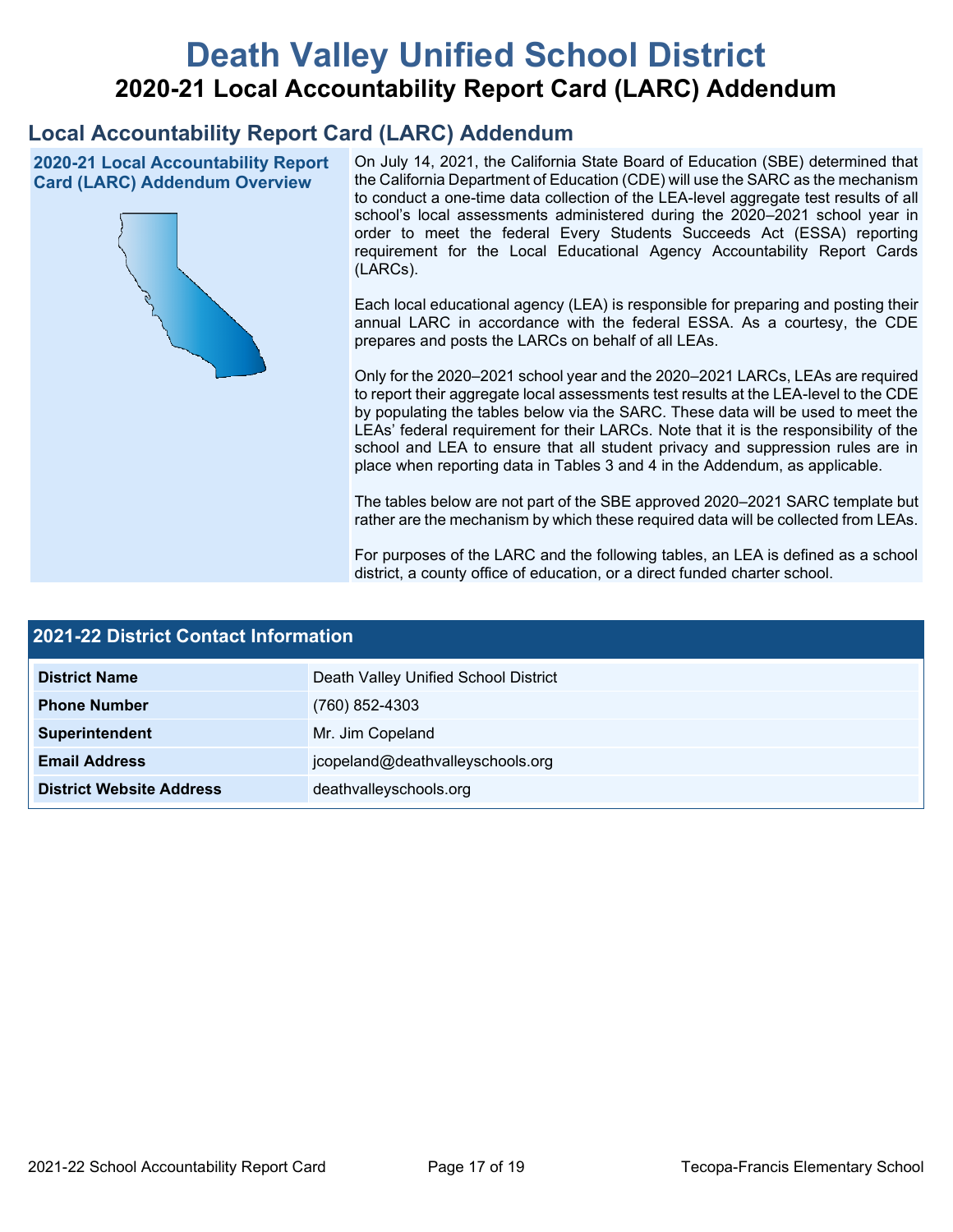#### **2020-21 CAASPP Test Results in ELA by Student Group**

This table displays CAASPP test results in ELA by student group for students grades three through eight and grade eleven taking and completing a state-administered assessment. The CDE will populate this table for schools in cases where the school administered the CAASPP assessment. In cases where the school administered a local assessment instead of CAASPP, the CDE will populate this table with "NT" values, meaning this school did not test students using the CAASPP. See the local assessment(s) table for more information.

| <b>CAASPP</b><br><b>Student Groups</b>               | <b>CAASPP</b><br><b>Total</b><br><b>Enrollment</b> | <b>CAASPP</b><br><b>Number</b><br><b>Tested</b> | <b>CAASPP</b><br><b>Percent</b><br><b>Tested</b> | <b>CAASPP</b><br><b>Percent</b><br><b>Not Tested</b> | <b>CAASPP</b><br><b>Percent</b><br><b>Met or</b><br><b>Exceeded</b> |
|------------------------------------------------------|----------------------------------------------------|-------------------------------------------------|--------------------------------------------------|------------------------------------------------------|---------------------------------------------------------------------|
| <b>All Students</b>                                  | 11                                                 | 6                                               | 54.55                                            | 45.45                                                | $\overline{\phantom{a}}$                                            |
| <b>Female</b>                                        | --                                                 | --                                              | --                                               | --                                                   | --                                                                  |
| <b>Male</b>                                          | --                                                 | $\overline{\phantom{m}}$                        | --                                               | --                                                   | --                                                                  |
| American Indian or Alaska Native                     | 0                                                  | $\pmb{0}$                                       | $\mathbf 0$                                      | $\mathbf{0}$                                         | $\mathbf 0$                                                         |
| <b>Asian</b>                                         | $\mathbf 0$                                        | $\mathbf 0$                                     | $\mathbf{0}$                                     | $\Omega$                                             | $\mathbf{0}$                                                        |
| <b>Black or African American</b>                     | $\overline{\phantom{a}}$                           | $\overline{\phantom{a}}$                        | --                                               | $\overline{\phantom{a}}$                             | --                                                                  |
| <b>Filipino</b>                                      | $\mathbf 0$                                        | $\mathbf{0}$                                    | $\Omega$                                         | $\Omega$                                             | $\mathbf 0$                                                         |
| <b>Hispanic or Latino</b>                            | --                                                 | $\overline{\phantom{a}}$                        | --                                               | $\sim$                                               | --                                                                  |
| <b>Native Hawaiian or Pacific Islander</b>           | $\Omega$                                           | $\mathbf 0$                                     | $\mathbf{0}$                                     | $\mathbf{0}$                                         | $\mathbf 0$                                                         |
| <b>Two or More Races</b>                             | --                                                 | $-$                                             | --                                               | $-$                                                  | --                                                                  |
| <b>White</b>                                         | $\overline{a}$                                     | --                                              | --                                               | --                                                   | --                                                                  |
| <b>English Learners</b>                              | $- -$                                              | --                                              |                                                  |                                                      | --                                                                  |
| <b>Foster Youth</b>                                  | $\Omega$                                           | $\mathbf 0$                                     | $\mathbf{0}$                                     | $\Omega$                                             | $\mathbf{0}$                                                        |
| <b>Homeless</b>                                      | --                                                 | --                                              | --                                               | --                                                   |                                                                     |
| <b>Military</b>                                      | $\Omega$                                           | $\mathbf 0$                                     | $\mathbf{0}$                                     | 0                                                    | $\Omega$                                                            |
| <b>Socioeconomically Disadvantaged</b>               | --                                                 | --                                              | --                                               |                                                      | --                                                                  |
| <b>Students Receiving Migrant Education Services</b> | $\Omega$                                           | $\mathbf 0$                                     | $\Omega$                                         | $\Omega$                                             | 0                                                                   |
| <b>Students with Disabilities</b>                    | $\overline{a}$                                     | $\overline{\phantom{m}}$                        | --                                               | --                                                   | --                                                                  |